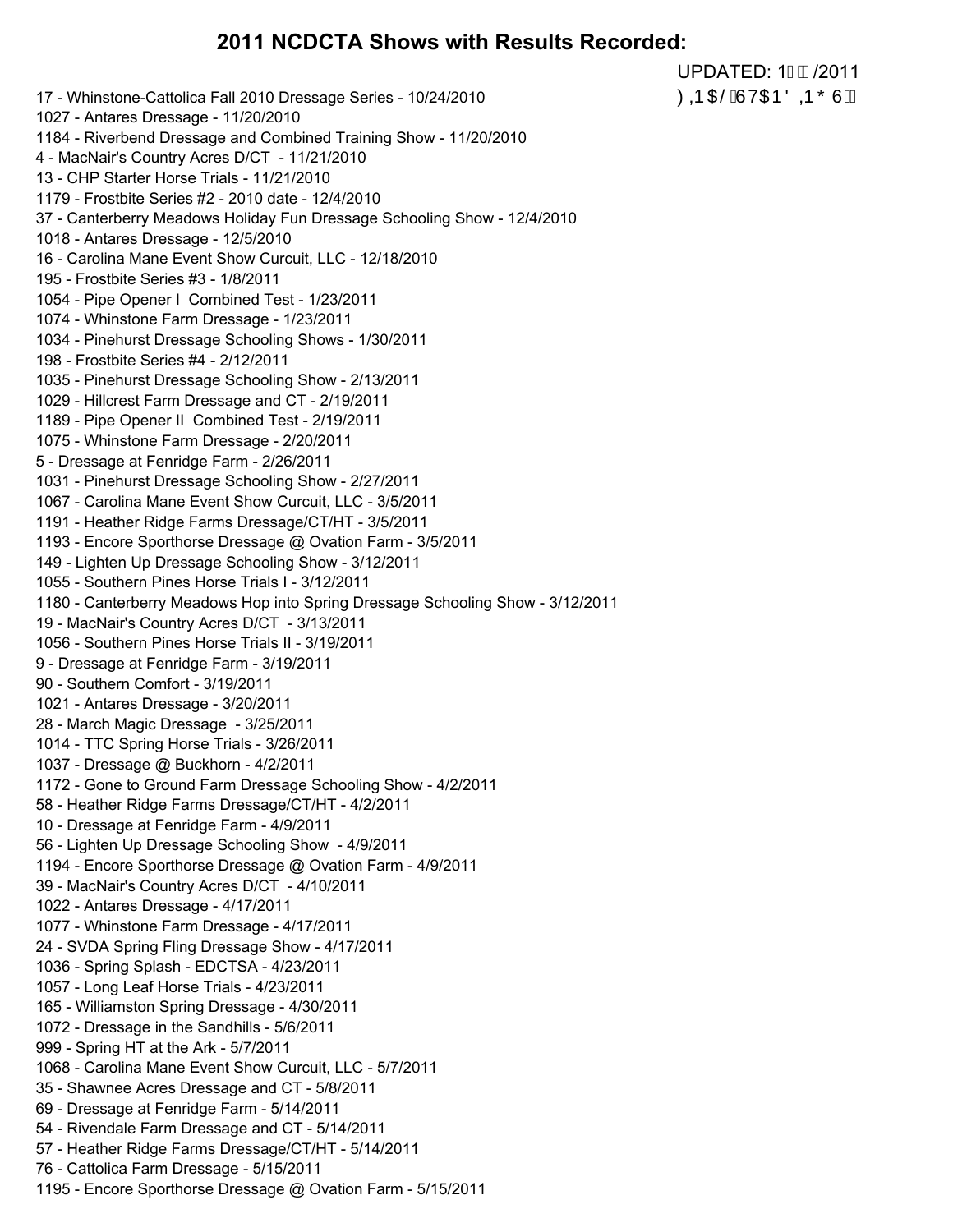1030 - Hillcrest Farm HT - 5/21/2011 1038 - Dressage @ Buckhorn - 5/21/2011 1062 - Dressage at The Preserve - 5/21/2011 82 - TTC Dressage Schooling and CT Show - 5/28/2011 68 - CHP May Starter Horse Trials - 5/28/2011 93 - MayDay - 5/28/2011 1083 - Antares Dressage - 5/29/2011 1165 - NCDCTA Captial Dressage Classic - 6/3/2011 12 - NCDCTA CDI - 6/3/2011 48 - Summer Sizzler 1 - 6/4/2011 1203 - Sunshine & Summertime - EDCTSA - 6/4/2011 8 - Fenridge Farm Horse Trial - 6/5/2011 77 - Five County Stables CT and Dressage - 6/11/2011 1058 - Lumber River Starter Horse Trials - 6/12/2011 164 - Summertime Blues - 6/18/2011 50 - Virginia Summer Dressage at the Meadows - 6/18/2011 1204 - EDCTSA Benefit Show - 6/18/2011 40 - EDCTSA Pink Ribbon Ride - 6/18/2011 173 - TTC Dressage Schooling and CT Show - 6/25/2011 177 - NCDCTA Summer Highland Fling - 6/25/2011 1197 - PVDA Ride for Life - 6/25/2011 59 - MacNair's Country Acres D/CT - 6/26/2011 1019 - Antares Dressage - 7/3/2011 1178 - Dressage at Lexington - 7/15/2011 186 - Dressage at Fenridge Farm - 7/16/2011 1190 - Rivendale Farm Dressage and CT - 7/16/2011 33 - Rise N Shine - 7/16/2011 70 - CHP July Starter Horse Trials - 7/24/2011 26 - Raleigh Summer Dressage I - 7/30/2011 27 - Raleigh Summer Dressage II - 7/31/2011 71 - NCDCTA Summer Mountain Getaway - 8/6/2011 14 - Carolina Mane Event Show Circuit, LLC - 8/6/2011 74 - MacNair's Country Acres D/CT - 8/7/2011 25 - SVDA Summer Dressage Show - 8/7/2011 60 - Summer Sizzler 2 - 8/13/2011 32 - Early Morning Blues - 8/13/2011 1015 - TTC Dressage Show - 8/20/2011 15 - Dressage at Fenridge Farm - 8/20/2011 75 - Antares Dressage - 8/28/2011 166 - NCDCTA Labor of Love Dressage - 9/3/2011 1059 - Five Points Horse Trials - 9/3/2011 94 - Labor's Reward - 9/3/2011 167 - NCDCTA Sport Horse Breed Show - 9/5/2011 1040 - Dressage @ Buckhorn - 9/10/2011 1071 - Borderline Dressage - 9/10/2011 85 - MacNair's Country Acres D/CT - 9/11/2011 174 - TTC Dressage Show - 9/17/2011 184 - Dressage and CT at Fenridge Farm - 9/17/2011 1047 - Lighten Up Dressage Schooling Show - 9/17/2011 1202 - CoolDown Dressage - 9/17/2011 78 - Cattolica Farm Dressage - 9/18/2011 91 - Pinehurst Fall Dressage Show - 9/24/2011 1043 - TTC Dressage Show - 10/1/2011 6 - Dressage @ Buckhorn - 10/1/2011 11 - CHP October Starter Horse Trials - 10/2/2011 73 - Fall HT at the Ark - 10/8/2011 96 - MacNair's Country Acres D/CT - 10/9/2011 1048 - Lighten Up Dressage Schooling Show - 10/15/2011 1177 - Five County Stables CT and Dressage - 10/15/2011

#### UPDATED: 1GD/2011 ØDD O BÁJ VOIÐ Ö DÐ Õ Ù Á Á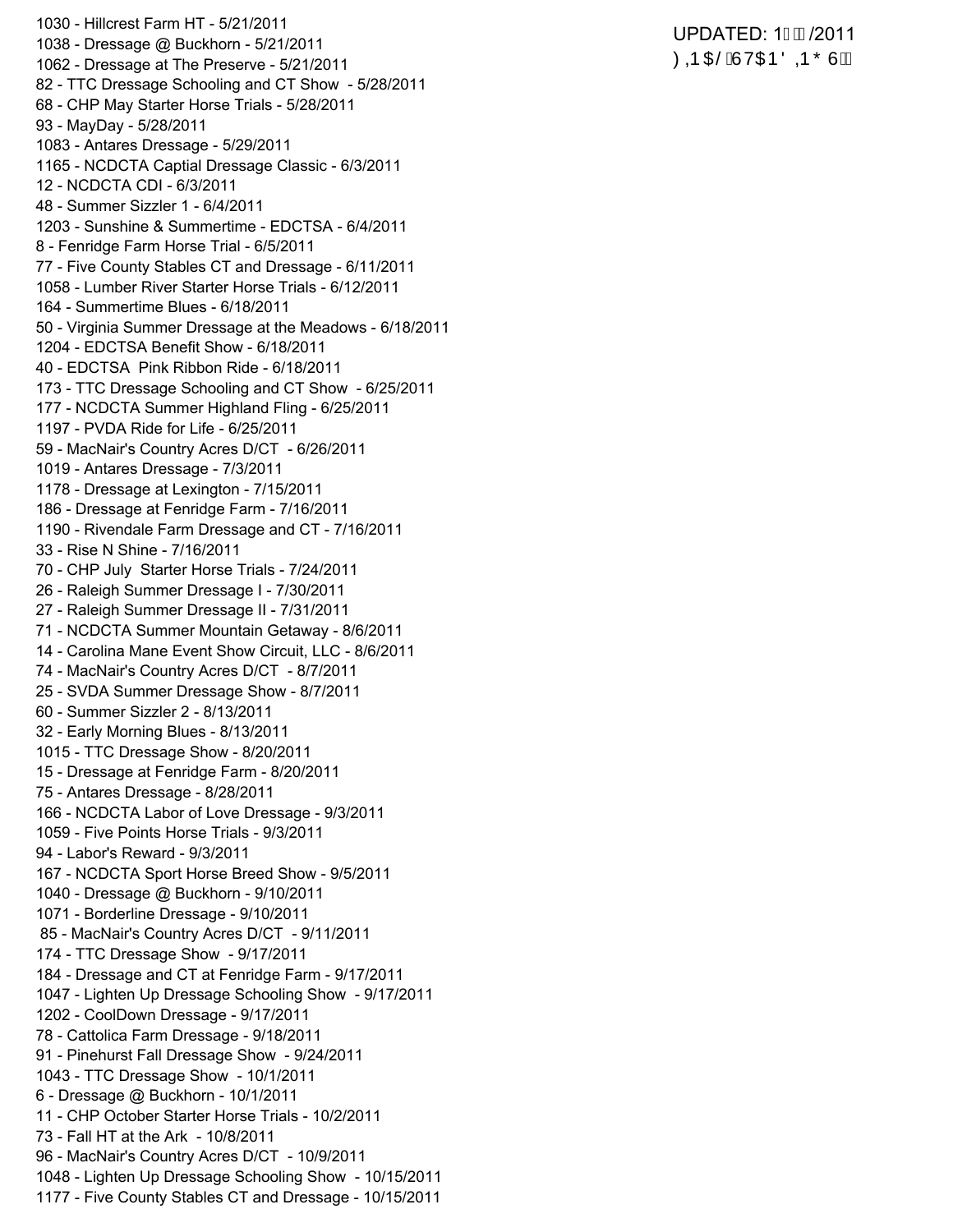38 - Dressage at the Preserve - 10/15/2011

- 133 Fenridge Farm Horse Trial 10/23/2011
- 79 Cattolica Farm Dressage 10/23/2011
- 1079 Hillcrest Farm Dressage and CT Schooling Show 10/29/2011
- 1205 EDCTSA Pink RIbbion Ride 10/29/2011
- 18 Whinstone Dressage Schooling Show 10/30/2011
- 1016 TTC Fall Horse Trials 11/5/2011
- 141 NCDCTA Harvest Moon Dressage 11/5/2011
- 7 Frostbite Series #1 11/5/2011
- 1016 TTC Fall Horse Trials 11/5/2011
- 185 Dressage at Fenridge Farm 11/12/2011
- 80 Cattolica Farm Dressage 11/13/2011
- 1201 EDCTSA Pink Ribbon Ride 11/29/2011

UPDATED: 1/2011 **ØDD O BAJVOJE ÖDD ÕU AA**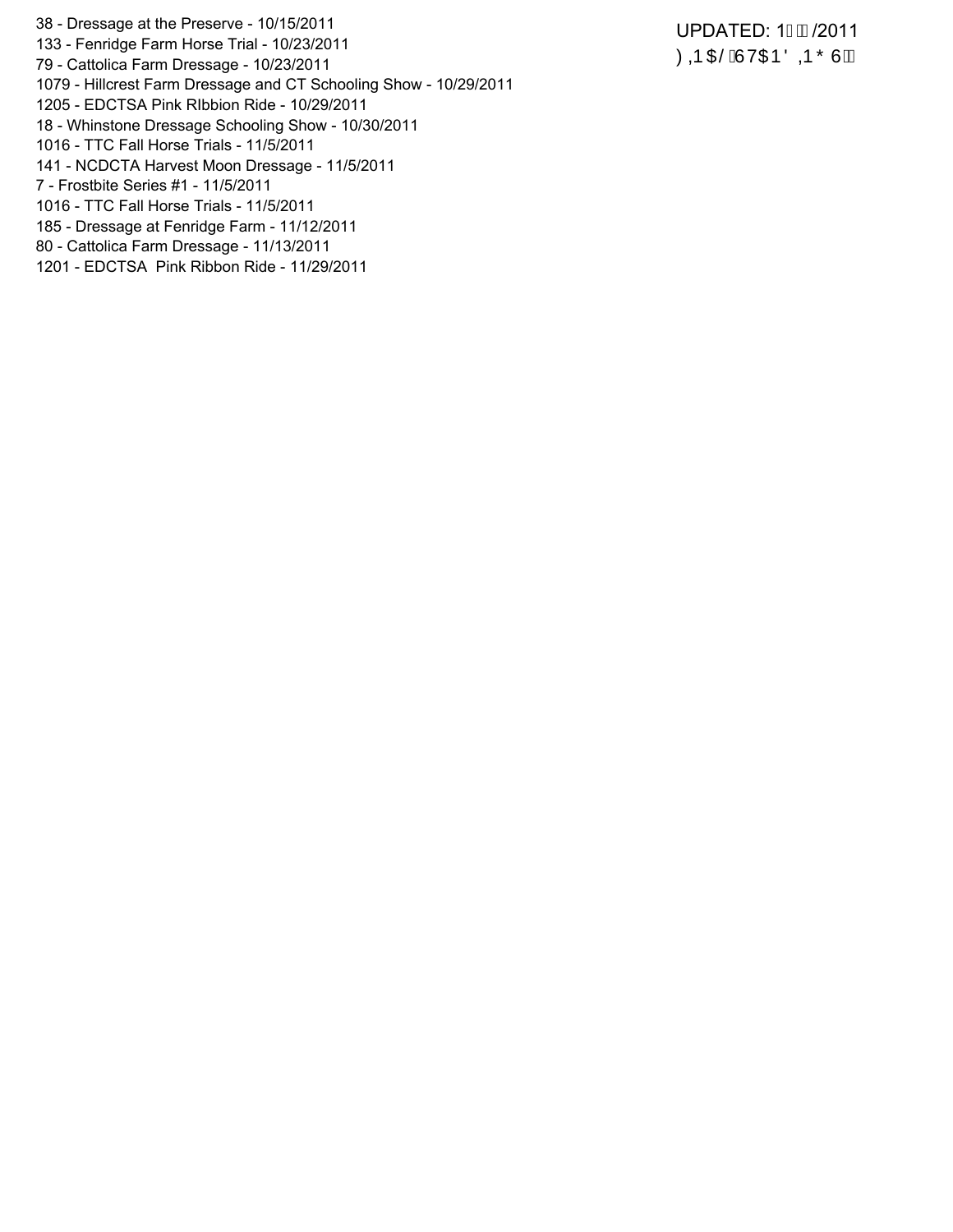#### **Awards consideration (FEI and MFS exempt). Participants listed in** *Italic Type* **are not yet eligible. At the end of the year, those** UPDATED: 1/2011 ØD O BÁJV O ĐÖ D Õ U ÁÁ

| <b>Horse Name</b>              | Owner                   | <b>Rider</b>            | <b>Total Points</b> |
|--------------------------------|-------------------------|-------------------------|---------------------|
| JR/YR/AA Maiden Eventing       |                         |                         |                     |
| <b>Baby</b>                    | Jennie Dirienzo         | Jennie Dirienzo         | 50                  |
| <b>Flojos Ultimator</b>        | <b>Heather Mercer</b>   | <b>Heather Mercer</b>   | 22                  |
| <b>Karamel Kiss</b>            | <b>Emily Mullins</b>    | <b>Emily Mullins</b>    | 20                  |
| Mr. Mellow                     | Joan Hilsman            | Joan Hilsman            | 14                  |
| <b>Special Fx</b>              | <b>Emily Mullins</b>    | <b>Emily Mullins</b>    | 9                   |
| Nemo Money                     | <b>Hannah Scully</b>    | <b>Hannah Scully</b>    | $\overline{7}$      |
| <b>Teddy Bear Effect</b>       | Patricia Hooton         | Erika Letchworth        | 6                   |
| <b>Irish Punch</b>             | Amy Miller              | Amy Miller              | 6                   |
| American Gigolo                | Donna Nelson            | Donna Nelson            | 6                   |
| Napoleon                       | Ashley Strickland       | Ashley Strickland       | 6                   |
| Jessie James                   | <b>Wendy Cracovia</b>   | <b>Wendy Cracovia</b>   | 6                   |
| Franceska                      | Michele E. Karwoski     | Michele E. Karwoski     | 4                   |
| <b>Howie's Shootin Star</b>    | Deborah Craycraft       | Deborah Craycraft       | 3                   |
| Tigger                         | <b>Wendy Cracovia</b>   | <b>Wendy Cracovia</b>   | 3                   |
| <b>Romantic Rendezvous</b>     | <b>Debbie Crownover</b> | <b>Debbie Crownover</b> | $\overline{2}$      |
| Rubianna                       | Anna Spinnenweber       | ANNA SPINNENWEBER       | $\overline{2}$      |
| Paltrow                        | Kate Lahr               | <b>Kate Lahr</b>        | 1                   |
| Hope                           | <b>Ally Ault</b>        | <b>Ally Ault</b>        | 1                   |
| Jr/YR Beainner Novice Eventina |                         |                         |                     |

# **Jr/YR Beginner Novice Eventing**

| <b>Cookies N Cream</b>  | Rebecca Mahaffey      | Rebecca Mahaffey      | 37 |
|-------------------------|-----------------------|-----------------------|----|
| <b>Just Sammy</b>       | <b>Kate Puricz</b>    | <b>Kate Puricz</b>    | 13 |
| <b>Flojos Ultimator</b> | <b>Heather Mercer</b> | <b>Heather Mercer</b> | 11 |
| <b>Dunlavin Fox</b>     | Anna Fogerty          | Anna Fogerty          | 6  |
| Ima One Eyed Jack       | Haley Bohn            | Haley Bohn            | 5  |
| Shevry's Breeze         | Keagan Mullane        | Keagan Mullane        | 3  |

# **Beginner Novice Eventing**

| <b>St. Oliver Plunkett</b> | Kristi Meyer | Kristi Meyer | 58 |
|----------------------------|--------------|--------------|----|
| Legend VII                 | Anne Huberth | Anne Huberth |    |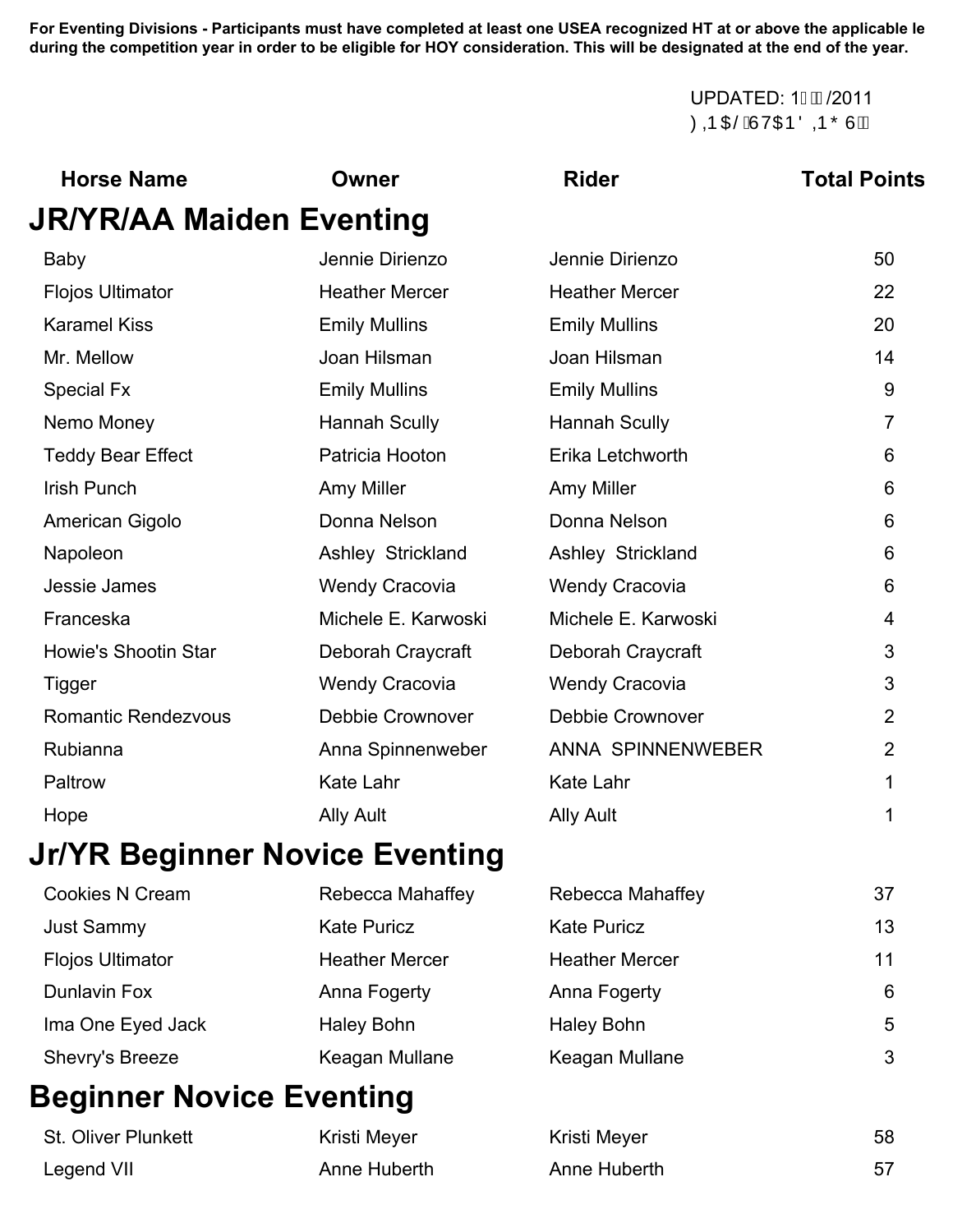> UPDATED: 1GD/2011 ØDD O BÁJVO EÐ Ö DØ Õ Ù ÂA

### *Beginner Novice Eventing Cont'd.*

| <b>Horse Name</b>              | <b>Owner</b>                   | <b>Rider</b>                   | <b>Total Points</b> |
|--------------------------------|--------------------------------|--------------------------------|---------------------|
| <b>Blue Ridge Breckinridge</b> | Cynthia Holbrook               | Cynthia Holbrook               | 29                  |
| Windegan                       | Alison Eyth                    | Alison Eyth                    | 28                  |
| <b>Irish Punch</b>             | Amy Miller                     | Amy Miller                     | 27                  |
| <b>Cf Baltic Royal Flush</b>   | Heather B King                 | Heather B King                 | 20                  |
| Don't Tell Daddy               | Sarah Crevar                   | Sarah Crevar                   | 19                  |
| <b>Austin Miller</b>           | Cpt. Kelly L. Honl Dobert      | Maj. Kelly Dobert              | 19                  |
| <b>Tucker</b>                  | Rena Rhodes                    | <b>Rena Rhodes</b>             | 15                  |
| Last Laugh                     | <b>Tracey Ruff</b>             | <b>Tracey Ruff</b>             | 14                  |
| Gladiator                      | Janet Stone                    | Janet Stone                    | 12                  |
| Anastasia                      | <b>Ashley Godfrey</b>          | <b>Ashley Godfrey</b>          | 11                  |
| Nz Highlander                  | Joan Hilsman                   | Joan Hilsman                   | 9                   |
| Sweet T                        | Anna Hamby                     | Anna Hamby                     | $\overline{7}$      |
| Act One                        | <b>Elizabeth Grisell-Short</b> | <b>Elizabeth Grisell-Short</b> | 6                   |
| Isabelle                       | <b>Nancy Ross</b>              | <b>Nancy Ross</b>              | 3                   |
| Hailey's Comet                 | Holly Hudspeth                 | Holly Hudspeth                 | 3                   |
| Mr. Mellow                     | Joan Hilsman                   | Joan Hilsman                   | 1                   |
| Tea Time                       | Ann Hamby                      | Anna Hamby                     |                     |
| Warcraft                       | <b>William Fisher</b>          | <b>William Fisher</b>          | 1                   |
| IrND Navios Eventing           |                                |                                |                     |

## **Jr/YR Novice Eventing**

| <b>Taste The Rainbow</b> | Daina Camille Smith   | Daina Smith            | 22             |
|--------------------------|-----------------------|------------------------|----------------|
| Sapphire                 | Patty Moreland        | <b>Caroline Dawson</b> | 12             |
| <b>Cookies N Cream</b>   | Rebecca Mahaffey      | Rebecca Mahaffey       | 6              |
| Firedrake                | Samantha Majors       | Samantha Majors        | $\overline{4}$ |
| <b>Promises Kept</b>     | <b>Brianna Carter</b> | <b>Brianna Carter</b>  | $\overline{4}$ |
| <b>Believe In Dreams</b> | Mikaela Kantorowski   | Mikaela Kantorowski    | 2              |
|                          |                       |                        |                |

# **Novice Eventing**

| Queen Of The Blues | <b>Kimberly Rushton</b> | <b>Kimberly Rushton</b> | 26 |
|--------------------|-------------------------|-------------------------|----|
| Hailey's Comet     | <b>Holly Hudspeth</b>   | <b>Holly Hudspeth</b>   | 22 |
| Suma's Spectre     | Jennifer Shattuck       | Jennifer Shattuck       | 17 |
| Life Of The Party  | Mary Pope Furr          | Mary Pope Furr          | 13 |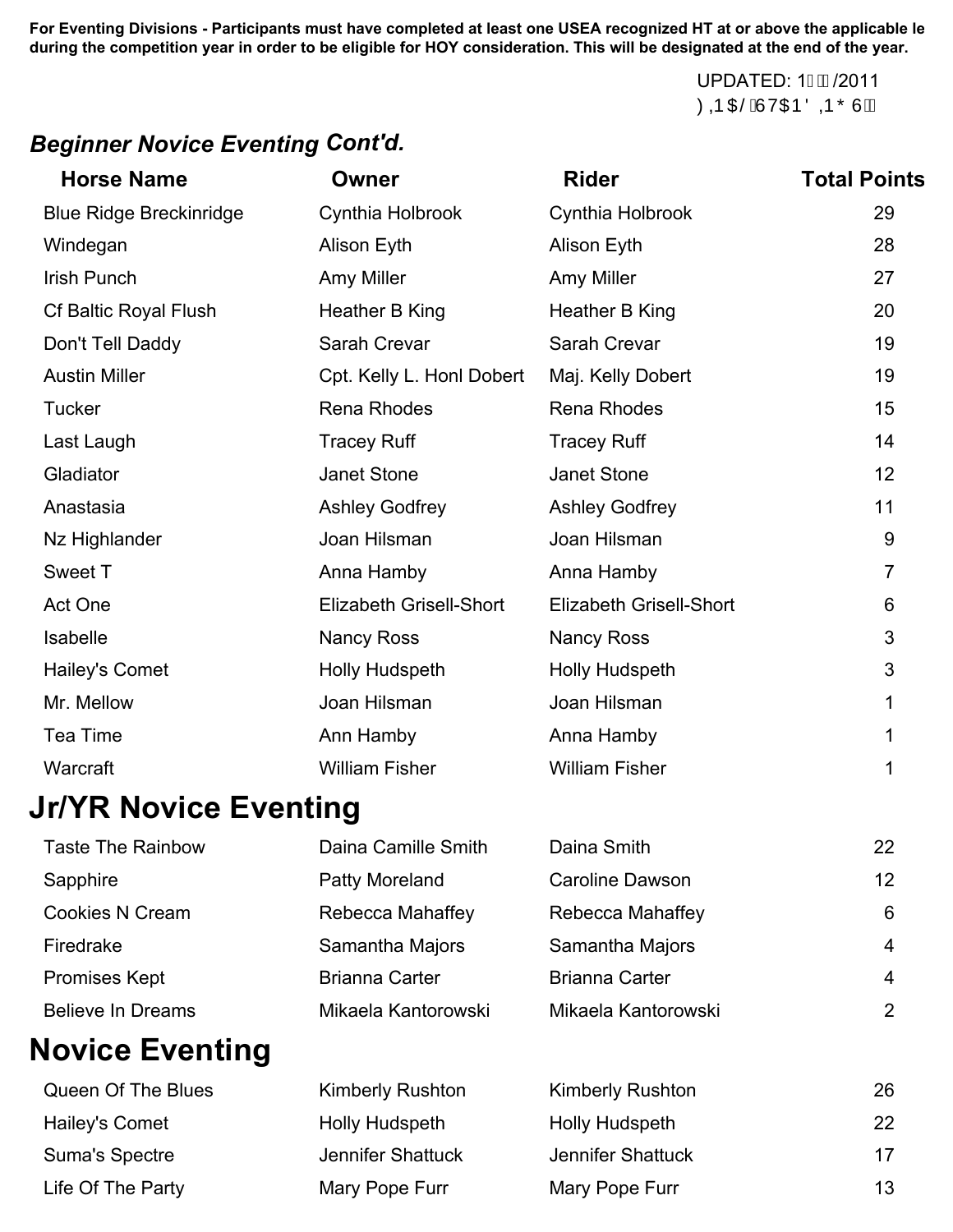> UPDATED: 1GD/2011 ØDE O BÁJVOIÐ Ö DÐ Õ Ù ÁÁ

### *Novice Eventing Cont'd.*

| <b>Horse Name</b>              | Owner                     | <b>Rider</b>            | <b>Total Points</b> |
|--------------------------------|---------------------------|-------------------------|---------------------|
| Act One                        | Elizabeth Grisell-Short   | Elizabeth Grisell-short | 13                  |
| <b>Brennan</b>                 | Martha Fisher             | Martha Fisher           | 12                  |
| <b>Blue Ridge Breckinridge</b> | Cynthia Holbrook          | Cynthia Holbrook        | 12                  |
| Anastasia                      | <b>Ashley Godfrey</b>     | <b>Ashley Godfrey</b>   | 10 <sup>1</sup>     |
| Hawkeye II                     | Barbara Gibson            | Barbara Gibson          | 8                   |
| Capone                         | Lori Kesick               | Lori Kesick             | 4                   |
| <b>Austin Miller</b>           | Cpt. Kelly L. Honl Dobert | Maj. Kelly Dobert       | 4                   |
| Nz Highlander                  | Joan Hilsman              | Joan Hilsman            | 3                   |
| <b>Fifty Caliber</b>           | Laura Patterson           | Laura Patterson         | 2                   |

# **Training Eventing**

| Chub Cay                  | Vicki Reynolds            | <b>Vicki Reynolds</b>     | 42 |
|---------------------------|---------------------------|---------------------------|----|
| <b>Drayco</b>             | Melanie Masciarelli       | Melanie Masciarelli       | 32 |
| Queen Of The Blues        | <b>Kimberly Rushton</b>   | <b>Kimberly Rushton</b>   | 17 |
| Orange                    | Doreen Schlicht           | Doreen Schlicht           | 16 |
| <b>Belleek</b>            | Patricia Murphey          | Patricia Murphey          | 12 |
| <b>Farley's First</b>     | Annie Eldridge            | <b>Beth Perkins</b>       | 10 |
| Quid Pro Quo              | Michelle Frazier          | Michelle Frazier          | 8  |
| Firedrake                 | Samantha Majors           | Samantha Majors           | 8  |
| Derrymor                  | <b>Brittany Bridges</b>   | <b>Brittany Bridges</b>   | 6  |
| I Know A Secret           | Leah J. Sigmon            | Leah J. Sigmon            | 6  |
| <b>Balmoral Archibold</b> | <b>Stephanie Shepherd</b> | <b>Stephanie Shepherd</b> | 4  |
| <b>Trio's Mandate</b>     | Emeraude Dandurand        | Emeraude Dandurand        | 4  |
| Top Ledger                | emeraude dandurand        | Emeraude Dandurand        | 3  |
| Hawkeye II                | Barbara Gibson            | Barbara Gibson            | 3  |
| <b>Suma's Spectre</b>     | <b>Jennifer Shattuck</b>  | <b>Jennifer Shattuck</b>  | 1  |
| Vega's Showgirl           | Stephanie Gibson          | <b>Stephanie Gibson</b>   | 1  |
| Vanity's Revenge          | Jennifer Holder           | Jennifer Holder           | 1  |
| Tiara                     |                           | Melanie Masciarelli       |    |

# **Preliminary and Above Eventing**

Vanity's Revenge The Summiter Holder Construction Construction Construction Construction Construction Construction Construction Construction Construction Construction Construction Construction Construction Construction Con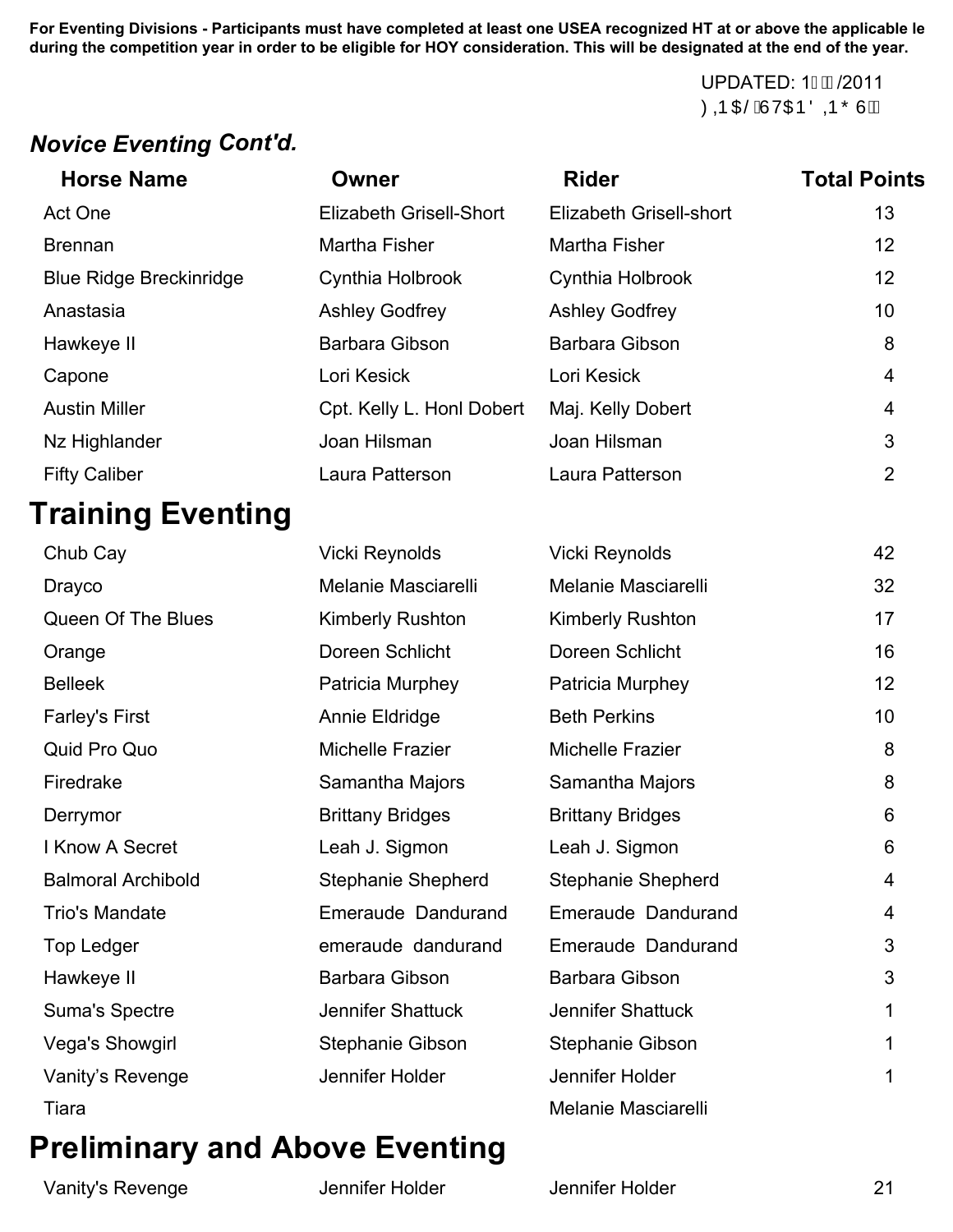**For Dressage Divisions - Participants listed in Bold Type have earned 14 or more points and are thereby eligible for HOY Awards consideration (FEI and MFS exempt). Participants listed in** *Italic Type* **are not yet eligible. At the end of the year, those** UPDATED: 1/2011 ØDR O BÁJVOIÐ Ö DR Õ Ù ÂA

### *Preliminary and Above Eventing Cont'd.*

| <b>Horse Name</b>     | Owner                   | <b>Rider</b>            | <b>Total Points</b> |
|-----------------------|-------------------------|-------------------------|---------------------|
| <b>Subway Prophet</b> | <b>Cassidy Sitton</b>   | <b>Cassidy Sitton</b>   | 16                  |
| Quid Pro Quo          | <b>Michelle Frazier</b> | Michelle Frazier        | 8                   |
| Coltrane              | Erin Kimmer             | Erin Kimmer             | 8                   |
| Derrymor              | <b>Brittany Bridges</b> | <b>Brittany Bridges</b> | 4                   |
| Firedrake             | Samantha Majors         | Samantha Majors         | 2                   |
| Clifden               | Hillary Irwin           | <b>Hillary Irwin</b>    | $\overline{2}$      |

# **JR/YR/AA Intro Level Dressage**

| <b>Remington Vt</b>        | <b>Barbara Linder</b>    | <b>Barbara Linder</b>     | 201       |
|----------------------------|--------------------------|---------------------------|-----------|
| Leah                       | <b>Kris Daniel</b>       | <b>Kimberly Panciera</b>  | 105       |
| <b>Cymbrogi Sydney</b>     | <b>Annette Saunders</b>  | <b>Madison Draper</b>     | 92        |
| Image Of Canina            | <b>Sandy Higgins</b>     | <b>Sandy Higgins</b>      | 91        |
| <b>Silver Doc Comet</b>    | <b>Pat Lanier</b>        | <b>Pat Lanier</b>         | 69        |
| <b>Pieter Poll</b>         | <b>Carla Clyman</b>      | <b>Carla Clyman</b>       | 66        |
| Rox-A-Day                  | <b>Susan Bothern</b>     | <b>Susan Bothern</b>      | 50        |
| <b>Skips Flashy Zip</b>    | <b>Sally Cannon</b>      | <b>Sally Cannon</b>       | 47        |
| <b>Secret Stash</b>        | <b>Rhiannon Kincaid</b>  | <b>Rhiannon Kincaid</b>   | 39        |
| <b>Hailey's Comet</b>      | <b>Margaret Maher</b>    | <b>Margaret Maher</b>     | 31        |
| <b>The Coosaville Kid</b>  | <b>Ginger Nelles</b>     | <b>Gillian Kingsbury</b>  | 30        |
| Cap'n Jack                 | <b>Carol Jackson</b>     | <b>Carol Jackson</b>      | 28        |
| <b>Upside Down Brutus</b>  | <b>Cecelia Erwin</b>     | <b>Cecelia Erwin</b>      | 27        |
| <b>Last Laugh</b>          | <b>Tracey Ruff</b>       | <b>Gillian Kingsbury</b>  | 20        |
| <b>Halfalert</b>           | Dominique deVarona       | <b>Dominique Devarona</b> | 16        |
| <b>Stella Briljante</b>    | <b>Karen Guerra</b>      | <b>Karen Guerra</b>       | 16        |
| <b>Prescott's Ruby RID</b> | <b>Allison DeLong</b>    | <b>Allison Delong</b>     | 14        |
| Queene of Hearts           | <b>Gina Cantrell</b>     | <b>Gina Cantrell</b>      | 10        |
| <b>Magic Merlin</b>        | <b>Marina Strickland</b> | A J Strickland            | 8         |
| Sugar Bear                 | <b>Traher Albright</b>   | <b>Elizabeth Albright</b> | $\pmb{8}$ |
| <b>Sweet Tea</b>           | <b>Grace Burud</b>       | <b>Grace Burud</b>        | 6         |
| <b>Chance Encounter</b>    | <b>Helen Adams</b>       | <b>Helen Adams</b>        | 6         |
| Cracker Jack               | <b>Shannon Fogerty</b>   | <b>Shannon Fogerty</b>    | 6         |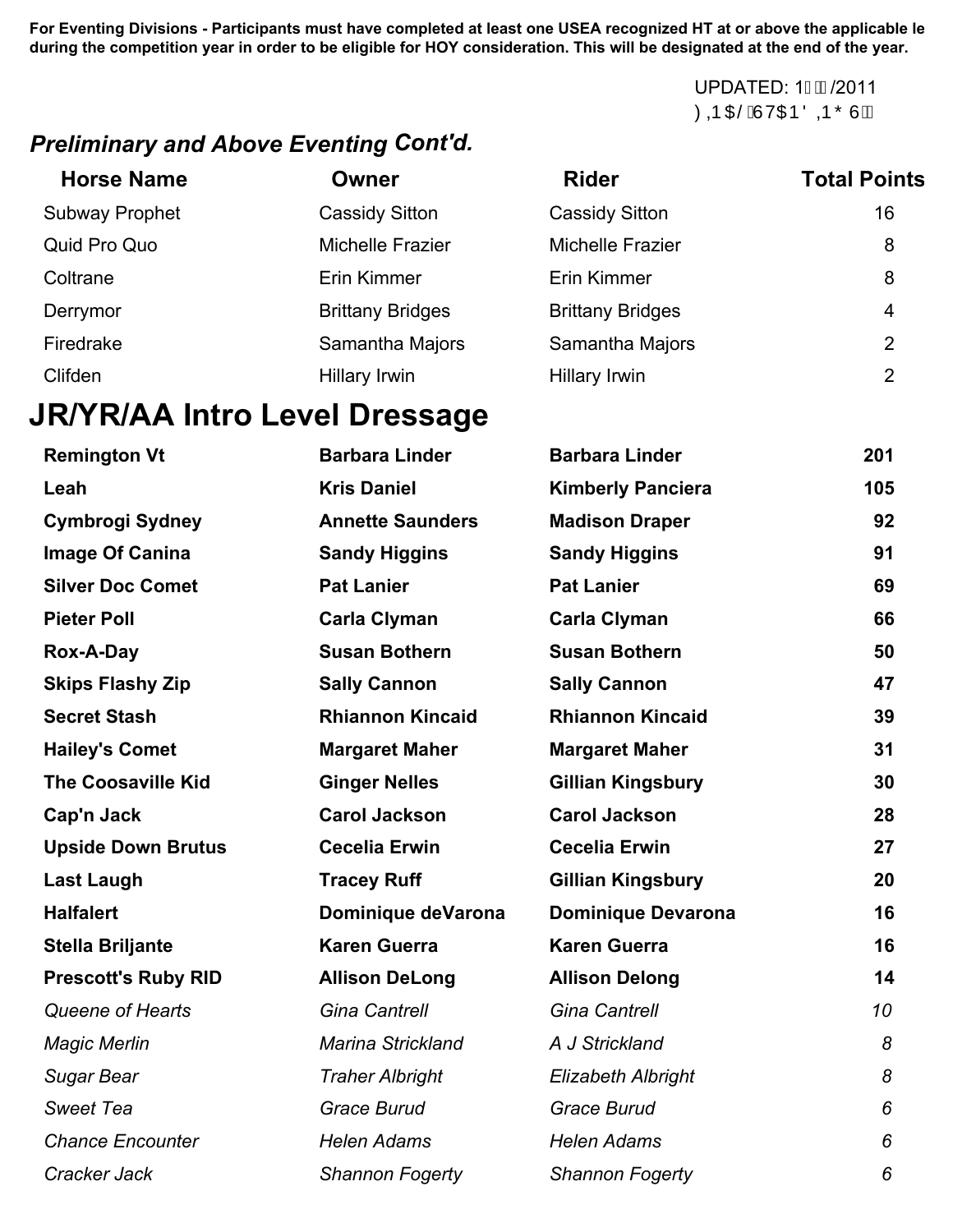#### UPDATED: 1GD/2011 **ØDD DË AJV OTE ÖDD Õ U AA**

**For Dressage Divisions - Participants listed in Bold Type have earned 14 or more points and are thereby eligible for HOY** Awards consideration (FEI and MFS exempt). Participants listed in *Italic Type* are not yet eligible. At the end of the year, tl **who will be Honorable Mentions will be noted. (see rules)**

### *JR/YR/AA Intro Level Dressage Cont'd.*

| <b>Horse Name</b>           | Owner                   | <b>Rider</b>            | <b>Total Points</b> |
|-----------------------------|-------------------------|-------------------------|---------------------|
| <b>Roses High Brow</b>      | Dominique de Varona     | Dominique Devarona      | 6                   |
| <b>Almosta Gandy Dancer</b> | <b>Shawn Atkins</b>     | <b>Shawn Atkins</b>     | 4                   |
| Lad's Dottie Doc            | <b>Michelle Hunt</b>    | <b>Michelle Hunt</b>    | 4                   |
| <b>Prescott's Ruby RID</b>  | <b>Allison DeLong</b>   | Linda Mason             | 4                   |
| <b>Tigger</b>               | <b>Wendy Cracovia</b>   | <b>Wendy Cracovia</b>   | 4                   |
| Reitze                      | Janice Smith            | Janice Smith            | 3                   |
| <b>Tucker</b>               | Rena Rhodes             | <b>Kristine Alpi</b>    | 3                   |
| <b>Freedoms Poco Bar</b>    | Suzan Johnston          | Suzan Johnston          | $\overline{2}$      |
| <b>Stella By Starlight</b>  | <b>Helen Beer</b>       | <b>Helen Beer</b>       | 1                   |
| Leap Of Faith               | <b>Cheyenne Sherwin</b> | <b>Cheyenne Sherwin</b> |                     |

# **Jr/YR Training Level Dressage**

| <b>Classic Sundance</b>       | <b>Traher Albright</b>   | <b>Alexsandrya Albright</b> | 122              |
|-------------------------------|--------------------------|-----------------------------|------------------|
| <b>Bellissima</b>             | <b>Konnor Edwards</b>    | <b>Konnor Edwards</b>       | 114              |
| <b>Sweet Tea</b>              | <b>Grace Burud</b>       | <b>Grace Burud</b>          | 94               |
| <b>Napoleon</b>               | <b>Ashley Strickland</b> | <b>Ashley Strickland</b>    | 88               |
| <b>Dragon's Lair Le Gacie</b> | <b>Molly Dean Paris</b>  | <b>Christena Pourlos</b>    | 34               |
| <b>Teddy Bear Effect</b>      | <b>Patricia Hooton</b>   | <b>Erika Letchworth</b>     | 29               |
| <b>Mystery Machine</b>        | <b>Cecelia Erwin</b>     | <b>Cecelia Erwin</b>        | 26               |
| <b>Natasha</b>                | <b>Emily Pate</b>        | <b>Emily Pate</b>           | 23               |
| Ima One Eyed Jack             | <b>Haley Bohn</b>        | <b>Haley Bohn</b>           | 14               |
| Graceland                     | Julie Atteberry          | Natalie Blikslager          | 12               |
| Cracker Jack                  | <b>Shannon Fogerty</b>   | <b>Shannon Fogerty</b>      | 10               |
| Paltrow                       | <b>Kate Lahr</b>         | <b>Kate Lahr</b>            | 8                |
| Rubianna                      | Anna Spinnenweber        | <b>ANNA SPINNENWEBER</b>    | 8                |
| <b>Taste The Rainbow</b>      | Daina Camille Smith      | Daina Smith                 | 6                |
| <b>Dunlavin Fox</b>           | Anna Fogerty             | Anna Fogerty                | 6                |
| <b>Silvermist</b>             | Robyn Hahn               | <b>Anna Fields</b>          | 5                |
| <b>Prince Of Wales</b>        | <b>Emily Garrity</b>     | <b>Emily Garrity</b>        | 5                |
| A Simple Pleasure             | Victoria Placentra       | Victoria Placentra          | $\boldsymbol{4}$ |
| <b>Upside Down Brutus</b>     | Cecelia Erwin            | Cecelia Erwin               | 3                |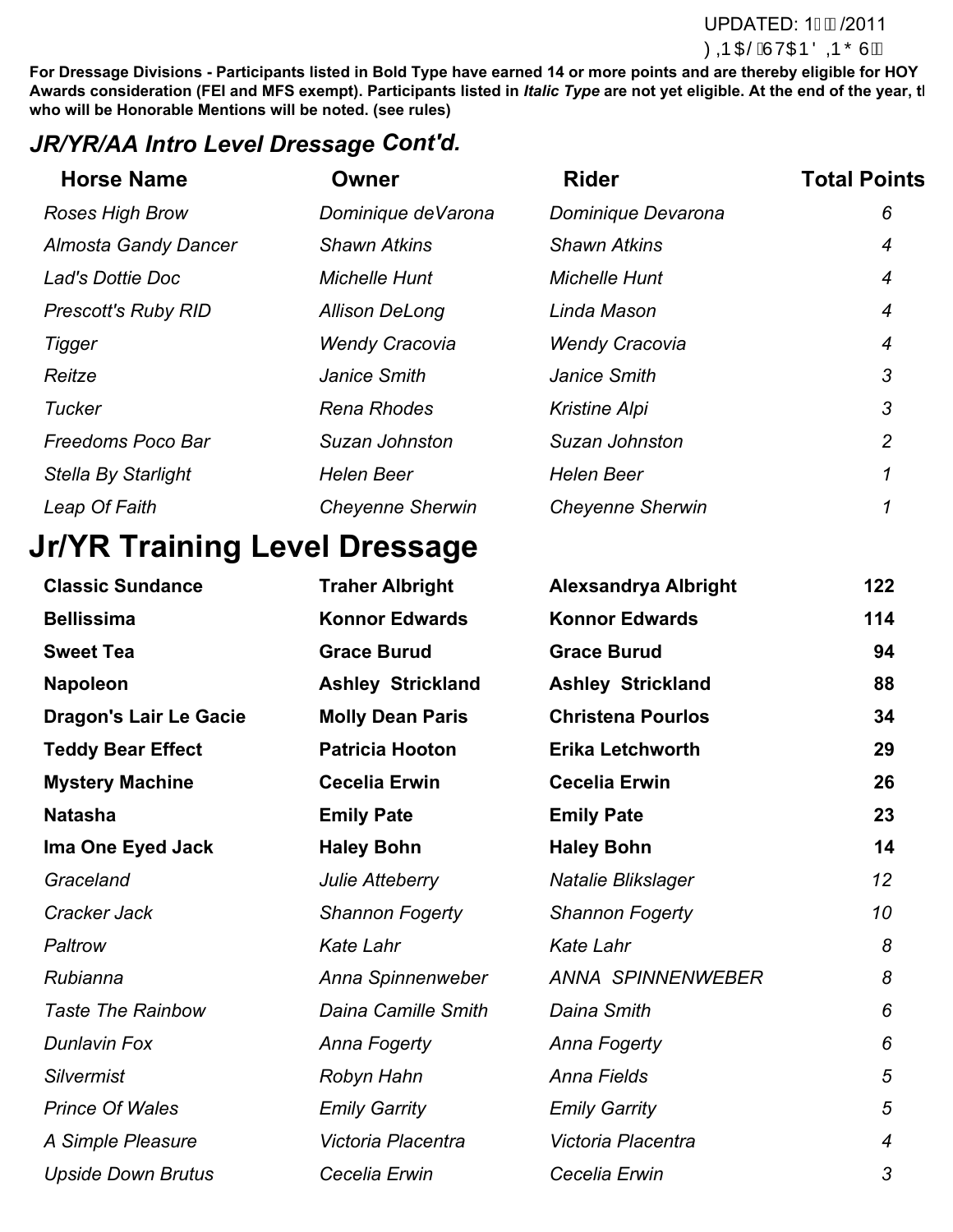**For Dressage Divisions - Participants listed in Bold Type have earned 14 or more points and are thereby eligible for HOY** Awards consideration (FEI and MFS exempt). Participants listed in *Italic Type* are not yet eligible. At the end of the year, tl **who will be Honorable Mentions will be noted. (see rules)**

### *Jr/YR Training Level Dressage Cont'd.*

| <b>Horse Name</b>   | Owner                    | <b>Rider</b>         | <b>Total Points</b> |
|---------------------|--------------------------|----------------------|---------------------|
| Allargando GS       | <b>Rachel Pratl</b>      | Rachel Pratl         | 3                   |
| <b>Magic Merlin</b> | <b>Marina Strickland</b> | A J Strickland       | 2                   |
| <b>Stalking Man</b> | <b>Shelby Puricz</b>     | <b>Shelby Puricz</b> | 2                   |

# **AA Training Level Dressage**

| <b>Devotion</b>                | Amy L. Schaaf            | Amy L. Schaaf             | 249 |
|--------------------------------|--------------------------|---------------------------|-----|
| Phinnigan HL                   | <b>Jennifer Fulmer</b>   | Jennifer Fulmer           | 202 |
| <b>Gifted Legacy</b>           | <b>Linda March</b>       | <b>Linda March</b>        | 128 |
| <b>Grande Legacy</b>           | <b>Pamela Scott</b>      | <b>Pamela Scott</b>       | 108 |
| <b>Mysterious Detail</b>       | <b>Teena Middleton</b>   | <b>Teena Middleton</b>    | 99  |
| <b>Halfalert</b>               | Dominique deVarona       | <b>Dominique Devarona</b> | 80  |
| <b>Remington Vt</b>            | <b>Barbara Linder</b>    | <b>Barbara Linder</b>     | 64  |
| <b>Coatina TFH</b>             | <b>Tami Taft</b>         | <b>Tami Taft</b>          | 62  |
| Fiore'                         | Jacqui Ruse              | Jacqui Ruse               | 57  |
| <b>Graceland</b>               | <b>Julie Atteberry</b>   | <b>Julie Atteberry</b>    | 53  |
| <b>Baltic Freedom</b>          | <b>Polly Yeago</b>       | <b>Polly Yeago</b>        | 53  |
| <b>Glamour Girl</b>            | <b>Ginger Nelles</b>     | <b>Ginger Nelles</b>      | 47  |
| Salsa Roja                     | <b>Melissa Johnson</b>   | <b>Melissa Johnson</b>    | 45  |
| <b>Blue Ridge Blustery Day</b> | Eileen S. Keipper        | <b>Eileen Keipper</b>     | 43  |
| Cashe'                         | <b>Cathy Fletcher</b>    | <b>Cathy Fletcher</b>     | 42  |
| <b>Queene of Hearts</b>        | <b>Gina Cantrell</b>     | <b>Gina Cantrell</b>      | 38  |
| <b>Howie's Shootin Star</b>    | <b>Deborah Craycraft</b> | <b>Deborah Craycraft</b>  | 36  |
| <b>Ebella</b>                  | <b>Susan Craft</b>       | <b>Susan Craft</b>        | 34  |
| Wereina                        | <b>Terry W Sosa</b>      | <b>Terry Sosa</b>         | 30  |
| <b>Dalton</b>                  | <b>Stephonie Bristol</b> | <b>Susan Bristol</b>      | 28  |
| <b>Phaedra</b>                 | <b>Kathleen Gurley</b>   | <b>Kathleen Gurley</b>    | 24  |
| <b>Helluva Dream Maker</b>     | Jo McCracken             | <b>Jo McCracken</b>       | 22  |
| <b>Siglavy Vista/Maximus</b>   | <b>Deborah Hollis</b>    | <b>Deborah Hollis</b>     | 20  |
| <b>Victor De Cer</b>           | <b>Mary Decoursey</b>    | <b>Mary Decoursey</b>     | 20  |
| Rox-A-Day                      | <b>Susan Bothern</b>     | <b>Susan Bothern</b>      | 19  |
| <b>Troubadour</b>              | <b>Jane Brown</b>        | <b>Janet Brown</b>        | 18  |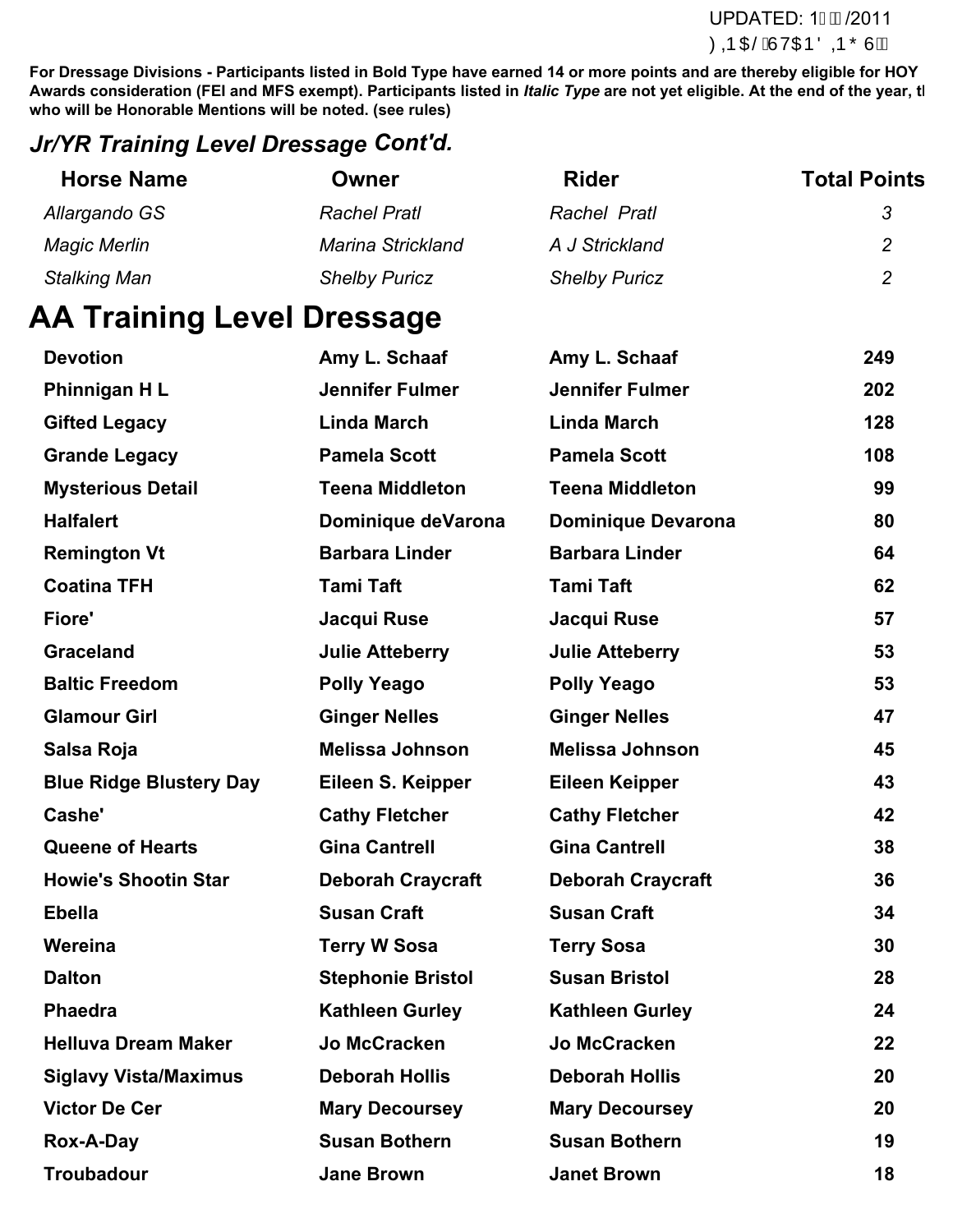#### UPDATED: 1GD/2011 ØDD O BÁJV O BÖ D Õ V JÄ

**For Dressage Divisions - Participants listed in Bold Type have earned 14 or more points and are thereby eligible for HOY** Awards consideration (FEI and MFS exempt). Participants listed in *Italic Type* are not yet eligible. At the end of the year, tl **who will be Honorable Mentions will be noted. (see rules)**

### *AA Training Level Dressage Cont'd.*

| <b>Horse Name</b>             | <b>Owner</b>            | <b>Rider</b>            | <b>Total Points</b> |
|-------------------------------|-------------------------|-------------------------|---------------------|
| <b>Silver Doc Comet</b>       | <b>Pat Lanier</b>       | <b>Pat Lanier</b>       | 17                  |
| <b>Triston</b>                | <b>Gwen Warwick</b>     | <b>Gwen Warwick</b>     | 16                  |
| <b>Stella Briljante</b>       | <b>Karen Guerra</b>     | <b>Karen Guerra</b>     | 16                  |
| <b>Secret Stash</b>           | <b>Rhiannon Kincaid</b> | <b>Rhiannon Kincaid</b> | 16                  |
| <b>Gunnar Of Honor Bright</b> | Leslie Berro            | Leslie Berro            | 13                  |
| <b>Night Music</b>            | Cathy Fletcher          | <b>Cathy Fletcher</b>   | 12                  |
| <b>Vsf Riverdance</b>         | <b>Nancy Stone</b>      | <b>Nancy Stone</b>      | 12                  |
| Good Mojo                     | Tania Faulhaber         | Linda Mason             | 12                  |
| Fitzgerald                    | Lynn Kimsey             | Lynn Kimsey             | 11                  |
| Dorina                        | Sara J Placentra        | Sara Placentra          | 10                  |
| Ferro                         | Patrica Hildreth        | Patrica Hildreth        | 10                  |
| Remington                     | <b>Kathryn Saunders</b> | <b>Kathryn Saunders</b> | 9                   |
| Mark My Word                  | Sandra M. Huberth       | Sandra Huberth          | 9                   |
| <b>Tully Mcvai</b>            | Eva Lynn Finlon         | Eva Lynn Finlon         | 8                   |
| Kaptivate                     | Vanessa Martin          | Vanessa Martin          | 8                   |
| Freedoms Poco Bar             | Suzan Johnston          | Suzan Johnston          | $\overline{7}$      |
| Jackoby                       | Laurel Watson           | Laurie Watson           | $\overline{7}$      |
| Last Laugh                    | <b>Tracey Ruff</b>      | <b>Tracey Ruff</b>      | $\overline{7}$      |
| KingMidas                     | Amanda King             | Amanda King             | 7                   |
| <b>Chance Encounter</b>       | <b>Helen Adams</b>      | <b>Helen Adams</b>      | 6                   |
| <b>Prescott's Ruby RID</b>    | <b>Allison DeLong</b>   | Linda Mason             | 6                   |
| Hailey's Comet                | <b>Margaret Maher</b>   | <b>Margaret Maher</b>   | 6                   |
| <b>Whisper In The Wind</b>    | <b>Anne Cain</b>        | <b>Anne Cain</b>        | 5                   |
| Bally Boy                     | Jennifer Dipple         | Caitlin Oikemus         | 5                   |
| <b>Edelweiss</b>              | <b>Robin Kasper</b>     | <b>Robin Kasper</b>     | 5                   |
| Amira                         | Caroline Gregory        | Caroline Gregory        | $\overline{4}$      |
| Lad's Dottie Doc              | <b>Michelle Hunt</b>    | <b>Michelle Hunt</b>    | $\overline{4}$      |
| Jitske Von V                  | Monica Farabee          | <b>Monica Farabee</b>   | 4                   |
| Gladiator                     | Janet Stone             | <b>Janet Stone</b>      | 4                   |
| Allargando Gs                 | <b>Rachel Pratl</b>     | Rachel Pratl            | 4                   |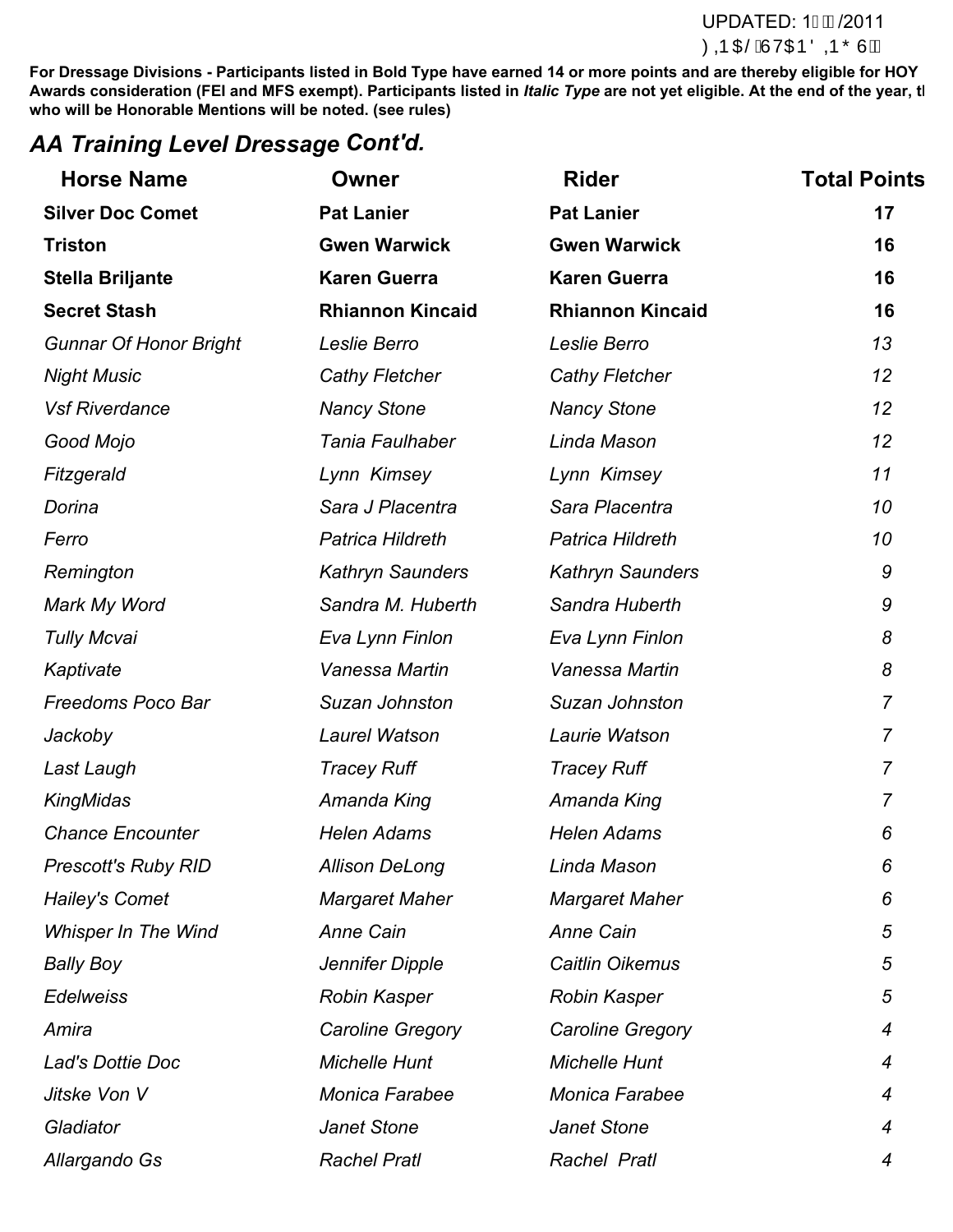**For Dressage Divisions - Participants listed in Bold Type have earned 14 or more points and are thereby eligible for HOY** Awards consideration (FEI and MFS exempt). Participants listed in *Italic Type* are not yet eligible. At the end of the year, tl **who will be Honorable Mentions will be noted. (see rules)**

### *AA Training Level Dressage Cont'd.*

| <b>Horse Name</b>       | Owner                | <b>Rider</b>         | <b>Total Points</b> |
|-------------------------|----------------------|----------------------|---------------------|
| Ericsson                | <b>Paula Salter</b>  | <b>Paula Salter</b>  | $\overline{4}$      |
| The Talented Mr. Ripley | Eva Pratl            | Eva Pratl            | 3                   |
| Aerial                  | Candace Norman       | Candace Norman       | 3                   |
| Delmonico               | <b>Mary Tompkins</b> | <b>Mary Tompkins</b> | 3                   |
| Natasha                 | <b>Emily Pate</b>    | Laurie Pate          | $\overline{2}$      |
|                         |                      |                      |                     |

*Remmington Barbara Linder*

# **Training Level Dressage**

| D.w. Bling                     | <b>Jory Marino</b>             | <b>Jean Devenny</b>            | 246 |
|--------------------------------|--------------------------------|--------------------------------|-----|
| Trottingwithmytuxon            | <b>Diana Hoberecht</b>         | <b>Diana Hoberecht</b>         | 171 |
| <b>Gouke</b>                   | <b>Annette Rose</b>            | <b>Diana Hoberecht</b>         | 140 |
| <b>Magnolia Maggie</b>         | <b>Brenda Duet</b>             | <b>Stacey Hastings</b>         | 85  |
| <b>Delmonico</b>               | <b>Mary Tompkins</b>           | <b>Susan Wiedman</b>           | 56  |
| <b>Pieter Poll</b>             | <b>Carla Clyman</b>            | <b>Susan Wiedman</b>           | 53  |
| <b>Dragon's Lair Hurricane</b> | <b>Annette Saunders</b>        | <b>Annette Saunders</b>        | 51  |
| Lindenbrook                    | <b>Angela Cusick</b>           | <b>Angela Cusick</b>           | 46  |
| <b>Glamour Girl</b>            | <b>Ginger Nelles</b>           | <b>Rebecca Nelles</b>          | 42  |
| Leah                           | <b>Kris Daniel</b>             | <b>Kris Daniel</b>             | 34  |
| <b>Harmonik</b>                | <b>Susan Wiedman</b>           | <b>Susan Wiedman</b>           | 32  |
| <b>Wonderful Pearle</b>        | <b>Jeanne Karver</b>           | <b>Jeanne Karver</b>           | 32  |
| <b>Sanibelle</b>               | <b>Susan Craft</b>             | <b>Jeanne Karver</b>           | 24  |
| Windwalker                     | <b>Susan Wiedman</b>           | <b>Susan Wiedman</b>           | 21  |
| <b>Remington Vt</b>            | <b>Barbara Linder</b>          | <b>Kristine Hamilton</b>       | 20  |
| <b>Anastasia</b>               | <b>Ashley Godfrey</b>          | Eliza M. Sydnor                | 20  |
| Amira                          | <b>Caroline Gregory</b>        | <b>Karyn Becerra</b>           | 18  |
| Chyro                          | <b>Anne Aloi</b>               | <b>Anne Aloi</b>               | 16  |
| <b>Favulous</b>                | <b>Ellen Peebles</b>           | Eliza M. Sydnor                | 14  |
| Cap'n Jack                     | Carol Jackson                  | <b>Kristine Hamilton</b>       | 12  |
| Favulous                       | <b>Ellen Peebles</b>           | <b>Ellen Peebles</b>           | 11  |
| <b>Act One</b>                 | <b>Elizabeth Grisell-Short</b> | <b>Elizabeth Grisell-Short</b> | 8   |
| Salsa Roja                     | Melissa Johnson                | <b>Elizabeth Moore</b>         | 8   |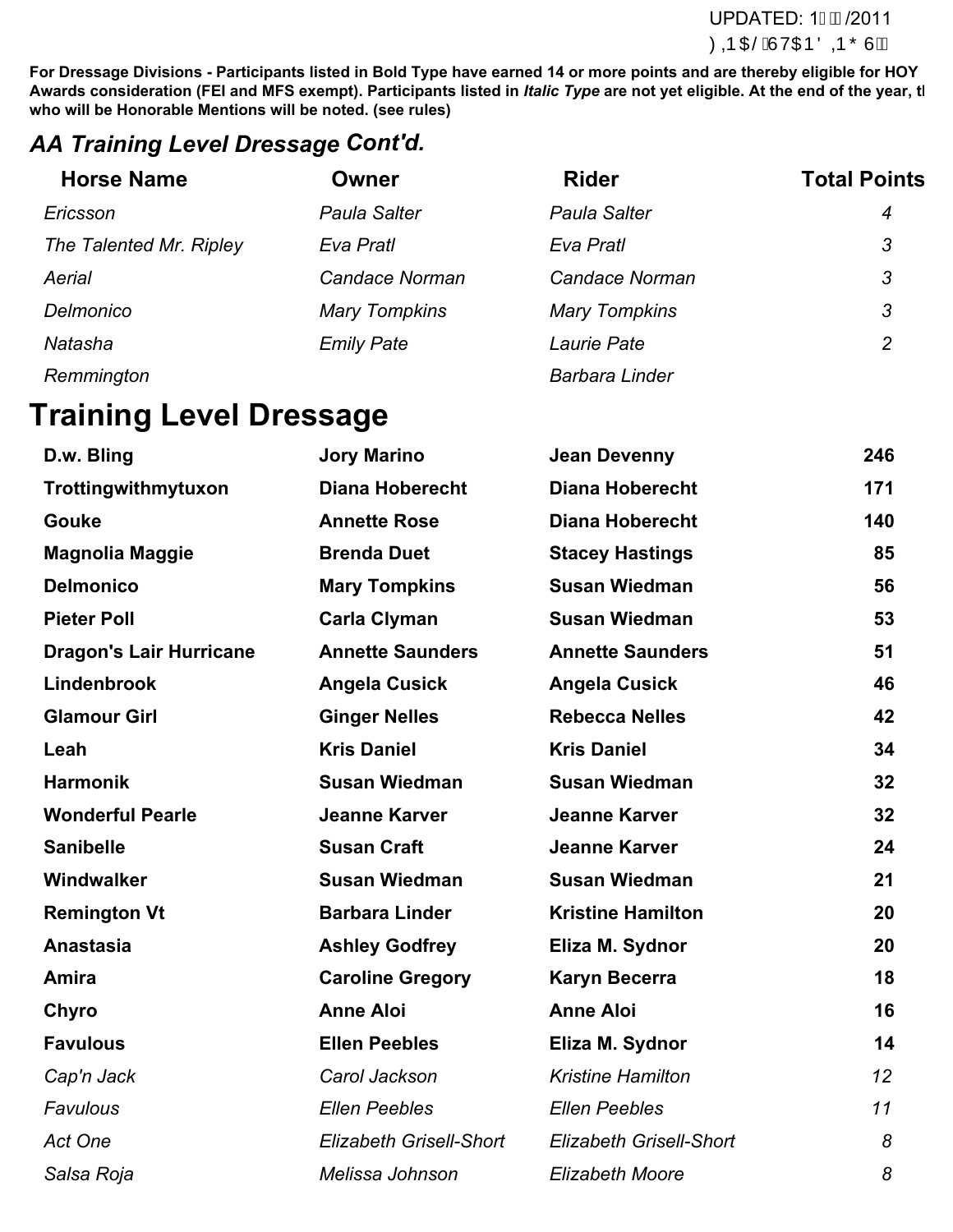#### UPDATED: 1GD/2011 **ØDD OFSÁJ VOTE ÖDD Ő Ú Á Á**

**For Dressage Divisions - Participants listed in Bold Type have earned 14 or more points and are thereby eligible for HOY** Awards consideration (FEI and MFS exempt). Participants listed in *Italic Type* are not yet eligible. At the end of the year, tl **who will be Honorable Mentions will be noted. (see rules)**

### *Training Level Dressage Cont'd.*

| <b>Horse Name</b>              | Owner                  | <b>Rider</b>                 | <b>Total Points</b> |
|--------------------------------|------------------------|------------------------------|---------------------|
| Maui                           | <b>Ashley Powell</b>   | Eliza M. Sydnor              |                     |
| Sapphire                       | <b>Patty Moreland</b>  | Vanessa Moreland             |                     |
| Graceland                      | <b>Julie Atteberry</b> | Rebecca Blikslager           | 6                   |
| <b>Winmaur Sargeant Pepper</b> | Sarah Bright-Phillips  | <b>Sarah Bright-Phillips</b> | 6                   |
| Donatella                      | <b>Pamela Winters</b>  | Susan Wiedman                | 6                   |
| Chivas                         | <b>Mary Tompkins</b>   | <b>Wendy Warner</b>          | 6                   |
| Remmington                     | Kristen Urban          | <b>Manuela Kowitt</b>        | 4                   |
| <b>Nik Of Time</b>             | <b>Nancy Calhoun</b>   | <b>Cassidy Sitton</b>        | 4                   |
| Yes Virginia                   | Sarah Blanchard        | Sarah Blanchard              | 3                   |
| Wingman                        | Rena Rhodes            | Rena Rhodes                  | $\overline{2}$      |
| Commitment                     | Mananne Wegner         | Mananne Wegner               | 2                   |
| Ab's Lil' Debutante            | Patti M. Sheriff       | Patti M. Sheriff             |                     |
|                                |                        |                              |                     |

# **Jr/YR First Level Dressage**

| <b>Dragon's Lair Le Gacie</b> | <b>Molly Dean Paris</b>    | <b>Christena Pourlos</b>   | 40               |
|-------------------------------|----------------------------|----------------------------|------------------|
| <b>Believe In Dreams</b>      | <b>Mikaela Kantorowski</b> | <b>Mikaela Kantorowski</b> | 16               |
| <b>Taste The Rainbow</b>      | <b>Daina Camille Smith</b> | <b>Daina Smith</b>         | 15               |
| <b>A Simple Pleasure</b>      | <b>Victoria Placentra</b>  | <b>Victoria Placentra</b>  | 14               |
| <b>Silvermist</b>             | Robyn Hahn                 | Anna Fields                | $\overline{7}$   |
| Dalton                        | <b>Stephonie Bristol</b>   | <b>Stephanie Bristol</b>   | 5                |
| Rox-A-Day                     | Susan Bothern              | <b>Ruth Bothern</b>        | $\overline{4}$   |
| Rain Or Shine                 | <b>Mary Jane Rivers</b>    | <b>Elaine Shults</b>       | $\boldsymbol{4}$ |
| Paltrow                       | <b>Kate Lahr</b>           | Kate Lahr                  | 3                |
| <b>Easy Street</b>            | <b>Courtney Vesel</b>      | <b>Courtney Vesel</b>      | 3                |
| <b>Eminent Zeal</b>           | Julia Dearborn             | <b>Courtney Vesel</b>      | $\overline{2}$   |
| Rubianna                      | Anna Spinnenweber          | <b>ANNA SPINNENWEBER</b>   | $\mathcal I$     |

# **AA First Level Dressage**

| <b>War Dancer</b>        | <b>Tammy Proctor</b>   | <b>Tammy Proctor</b>   | 146 |
|--------------------------|------------------------|------------------------|-----|
| <b>Tiara</b>             | Lisa Graf              | Lisa Graf              | 141 |
| <b>Mysterious Detail</b> | <b>Teena Middleton</b> | <b>Teena Middleton</b> | 133 |
| <b>Borealis Blume</b>    | <b>Laurie Weiser</b>   | <b>Lauraune Rivier</b> | 89  |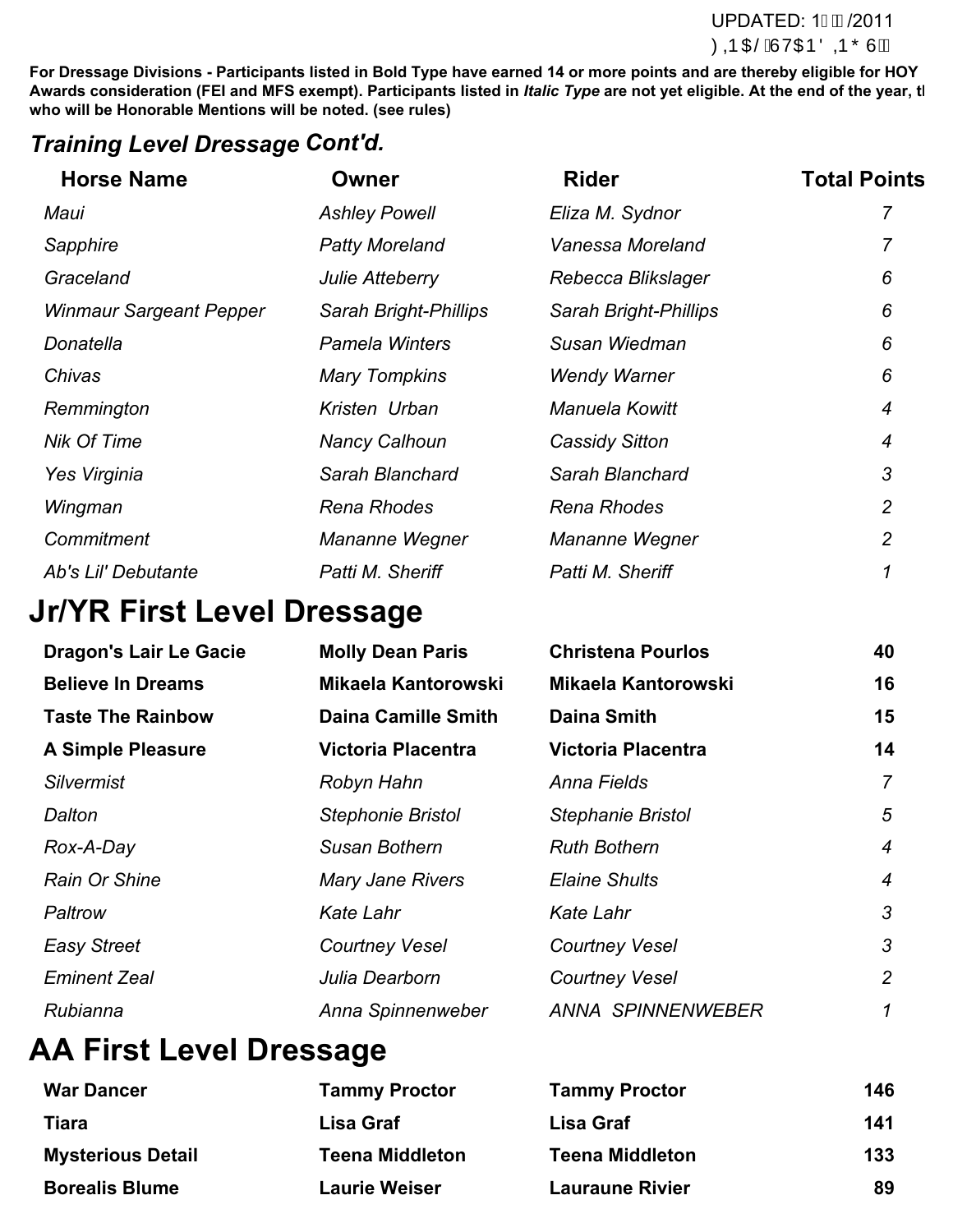#### **For Eventing Divisions - Participants must have completed at least one USEA recognized HT at or above the applicable level during the competition of the competition of the end of the consideration of the end of the year.** UPDATED: 1GD/2011

**For Dressage Divisions - Participants listed in Bold Type have earned 14 or more points and are thereby eligible for HOY** Awards consideration (FEI and MFS exempt). Participants listed in *Italic Type* are not yet eligible. At the end of the year, tl **who will be Honorable Mentions will be noted. (see rules)**

### *AA First Level Dressage Cont'd.*

| <b>Horse Name</b>              | <b>Owner</b>              | <b>Rider</b>              | <b>Total Points</b> |
|--------------------------------|---------------------------|---------------------------|---------------------|
| <b>Siam</b>                    | <b>Patti Farless</b>      | <b>Patti Farless</b>      | 86                  |
| <b>Never Better Magic</b>      | <b>Cricket Gentry</b>     | <b>Cricket Gentry</b>     | 76                  |
| Phinnigan HL                   | <b>Jennifer Fulmer</b>    | <b>Jennifer Fulmer</b>    | 66                  |
| <b>Risky Business RSH</b>      | <b>Anne Hjulmand</b>      | <b>Anne Hjulmand</b>      | 65                  |
| <b>Dynamic Mf</b>              | <b>Leslie Lytton</b>      | <b>Leslie Lytton</b>      | 56                  |
| <b>Fizzie Borden</b>           | <b>Barbara Shannahan</b>  | <b>Barbara Shannahan</b>  | 54                  |
| <b>Flash Tate</b>              | <b>Sally Vivrette</b>     | <b>Sally Vivrette</b>     | 54                  |
| <b>Roseblume</b>               | <b>Laurie Weiser</b>      | <b>Laurie Weiser</b>      | 52                  |
| <b>Flight Control</b>          | <b>Lorraine Musselman</b> | <b>Lorraine Musselman</b> | 50                  |
| <b>Disco Dancer</b>            | <b>Megan Tulloch</b>      | <b>Megan Tulloch</b>      | 48                  |
| <b>Curtain Call</b>            | <b>Nancy Love</b>         | <b>Nancy Love</b>         | 43                  |
| De Caprio                      | Janet D. Sarn             | <b>Janet Sarn</b>         | 38                  |
| Cashe'                         | <b>Cathy Fletcher</b>     | <b>Cathy Fletcher</b>     | 37                  |
| <b>Proud Victory</b>           | <b>Ivy Anderson</b>       | <b>Dare Jones</b>         | 36                  |
| Jonson                         | <b>Susan Walker</b>       | <b>Susan Walker</b>       | 34                  |
| <b>Good Mojo</b>               | <b>Tania Faulhaber</b>    | <b>Linda Mason</b>        | 34                  |
| <b>Eros</b>                    | <b>Margaret Rogers</b>    | <b>Margaret Rogers</b>    | 34                  |
| Demo Dé                        | <b>Jeanene L. Smith</b>   | <b>Jeanene Smith</b>      | 24                  |
| Salsa Roja                     | <b>Melissa Johnson</b>    | <b>Melissa Johnson</b>    | 23                  |
| Lambado                        | <b>Debbie Daughtry</b>    | <b>Debbie Daughtry</b>    | 22                  |
| <b>Ericsson</b>                | <b>Paula Salter</b>       | <b>Paula Salter</b>       | 21                  |
| <b>Schatzi W</b>               | <b>Nancy Calhoun</b>      | <b>Nancy Calhoun</b>      | 19                  |
| <b>Proud Victory</b>           | <b>Ivy Anderson</b>       | <b>Ivy Anderson</b>       | 18                  |
| <b>Watson</b>                  | Dana S. Taylor            | Dana Taylor               | 16                  |
| <b>Belle Star</b>              | <b>Helen Adams</b>        | <b>Helen Adams</b>        | 12                  |
| <b>Night Music</b>             | Cathy Fletcher            | <b>Cathy Fletcher</b>     | 10                  |
| Naroby                         | <b>Robert Sills</b>       | <b>Robert Sills</b>       | 8                   |
| Gladiator                      | Janet Stone               | Janet Stone               | 8                   |
| <b>Baltic Freedom</b>          | Polly Yeago               | Polly Yeago               | 8                   |
| <b>Coulee Bend Immortality</b> | Margie Blaik              | <b>Margie Blaik</b>       | $\overline{7}$      |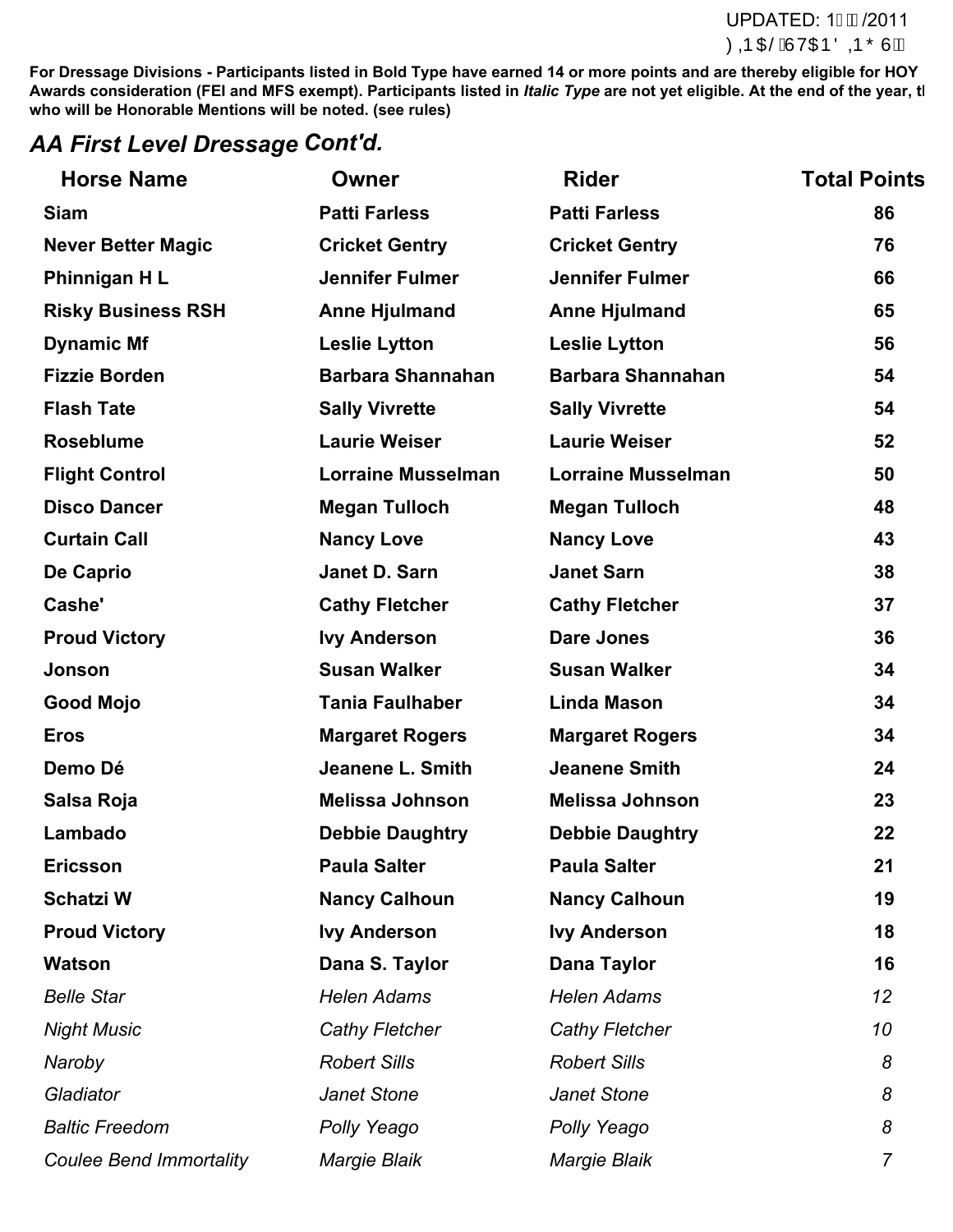#### **For Eventing Lines at least**  $\mathsf{UPDATED: 1G\!D}$  **/2011** during the competition of the competition  $\partial \mathbf{Q} \mathbf{p} \, \mathrm{C} \mathbf{E} \hat{\mathbf{A}}$ l'V $\mathrm{C} \mathbf{E} \tilde{\mathbf{Q}} \mathbf{p} \, \tilde{\mathbf{O}} \mathbf{U} \hat{\mathbf{A}}$

**For Dressage Divisions - Participants listed in Bold Type have earned 14 or more points and are thereby eligible for HOY** Awards consideration (FEI and MFS exempt). Participants listed in *Italic Type* are not yet eligible. At the end of the year, tl **who will be Honorable Mentions will be noted. (see rules)**

## *AA First Level Dressage Cont'd.*

| <b>Horse Name</b>             | Owner                    | <b>Rider</b>          | <b>Total Points</b> |
|-------------------------------|--------------------------|-----------------------|---------------------|
| Willowbend                    | <b>Kristine Hamilton</b> | Joanne Woerner        | 6                   |
| Jackoby                       | Laurel Watson            | Laurie Watson         | 6                   |
| Frasier                       | <b>Ines Ritter</b>       | <b>Ines Ritter</b>    | 6                   |
| Paxton                        | <b>Susan Craft</b>       | <b>Susan Craft</b>    | 4                   |
| Perseverance                  | Anna Southern            | Anna Southern         | 3                   |
| <b>Gunnar Of Honor Bright</b> | Leslie Berro             | Leslie Berro          | 3                   |
| <b>Grande Legacy</b>          | Pamela Scott             | Pamela Scott          | $\overline{2}$      |
| Allargando Gs                 | <b>Rachel Pratl</b>      | Rachel Pratl          | 2                   |
| St. Elmo's Fire               | <b>Paula Clemente</b>    | <b>Paula Clemente</b> | $\overline{2}$      |
| Fiore'                        | Jacqui Ruse              | Jacqui Ruse           | 2                   |
|                               |                          |                       |                     |

# **First Level Dressage**

| <b>Brocken</b>                 | <b>Carol Kelly</b>           | <b>Diana Hoberecht</b>       | 316 |
|--------------------------------|------------------------------|------------------------------|-----|
| <b>Damani</b>                  | <b>Virgina Godfrey</b>       | <b>Tish Mastrianni</b>       | 310 |
| <b>Lord Baltimore</b>          | Robin M. Brueckmann          | <b>Robin Brueckmann</b>      | 161 |
| <b>Winning Hand</b>            | <b>Julie Blume Nye</b>       | Eliza M. Sydnor              | 94  |
| <b>Chivas</b>                  | <b>Mary Tompkins</b>         | <b>Wendy Warner</b>          | 76  |
| <b>Alyeska</b>                 | Yolanda Williamson           | <b>Mary Haskins Gurganus</b> | 70  |
| <b>Subway Prophet</b>          | <b>Cassidy Sitton</b>        | <b>Cassidy Sitton</b>        | 64  |
| Lenox                          | Jodi Jones                   | <b>Jodi Lees</b>             | 60  |
| <b>Diantha</b>                 | <b>Tanya Horning</b>         | <b>Brendan Curtis</b>        | 36  |
| <b>Jackoby</b>                 | <b>Laurel Watson</b>         | <b>Jean Devenny</b>          | 22  |
| <b>Ballet-Tanzer</b>           | erika fleury                 | <b>Erika Fleury</b>          | 21  |
| <b>Donatella</b>               | <b>Pamela Winters</b>        | <b>Susan Wiedman</b>         | 21  |
| Amira                          | <b>Caroline Gregory</b>      | <b>Karyn Becerra</b>         | 20  |
| Salsa Roja                     | <b>Melissa Johnson</b>       | <b>Elizabeth Moore</b>       | 16  |
| <b>Wintara</b>                 | Leigh R. Swanson             | Leigh R. Swanson             | 16  |
| <b>Winmaur Sargeant Pepper</b> | <b>Sarah Bright-Phillips</b> | <b>Sarah Bright-Phillips</b> | 14  |
| <b>Minerva</b>                 | <b>Susan Wiedman</b>         | <b>Donna Fowble</b>          | 14  |
| D.w. Bling                     | <b>Jory Marino</b>           | <b>Jean Devenny</b>          | 14  |
| <b>Fizzie Borden</b>           | Barbara Shannahan            | Julia Dearborn               | 12  |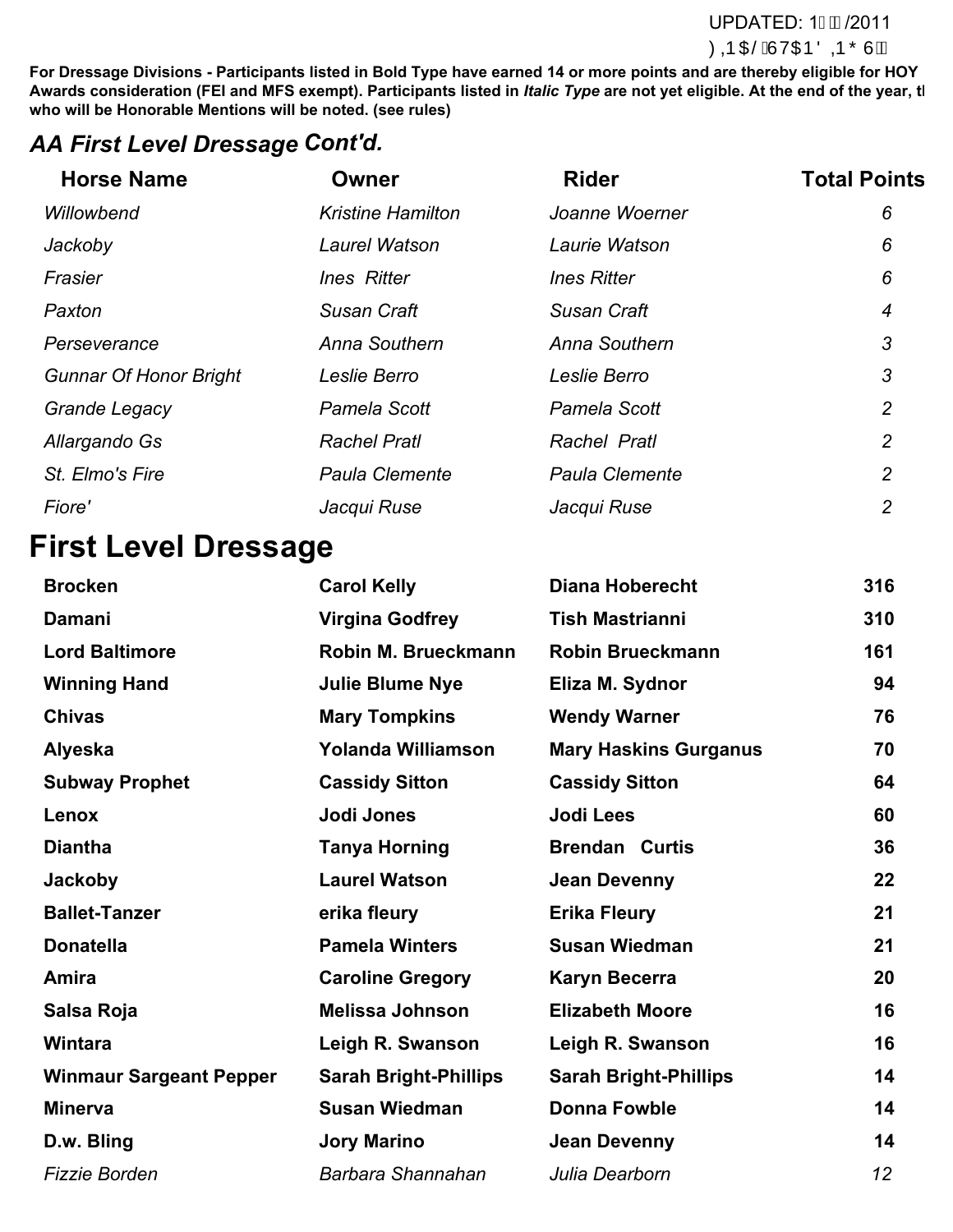#### **For Divisions - Participants must have completed at least one USEA recognization** during the competition of the competition  $\partial \mathbf{Q}$  **consideration. The end of the end of the year.** UPDATED: 1GD / 2011

**For Dressage Divisions - Participants listed in Bold Type have earned 14 or more points and are thereby eligible for HOY** Awards consideration (FEI and MFS exempt). Participants listed in *Italic Type* are not yet eligible. At the end of the year, tl **who will be Honorable Mentions will be noted. (see rules)**

### *First Level Dressage Cont'd.*

| <b>Horse Name</b>            | <b>Owner</b>               | <b>Rider</b>            | <b>Total Points</b> |
|------------------------------|----------------------------|-------------------------|---------------------|
| <b>Pieter Poll</b>           | Carla Clyman               | Susan Wiedman           | 12                  |
| Savannah Wwf                 | <b>Kaye Tallevi-Powers</b> | <b>Maris Padgett</b>    | 9                   |
| Frasier                      | <b>Ines Ritter</b>         | <b>Kicki Nordlander</b> | 8                   |
| Sanibelle                    | <b>Susan Craft</b>         | Jeanne Karver           | 8                   |
| <b>Mischief Managed</b>      | Kara Clissold              | Kara Clissold           | 8                   |
| Anastasia                    | <b>Ashley Godfrey</b>      | Eliza M. Sydnor         | 8                   |
| Chivas                       | <b>Mary Tompkins</b>       | Donna Fowble            | $\overline{7}$      |
| <b>Wine N Diamonds</b>       | Carrie Everhart            | Carrie Everhart         | 6                   |
| <b>Cf Baltic Royal Flush</b> | Heather B King             | <b>Heather B King</b>   | 6                   |
| Jitske Von V                 | <b>Monica Farabee</b>      | <b>Diane Ritz</b>       | 5                   |
| Commitment                   | Mananne Wegner             | Mananne Wegner          | $\boldsymbol{4}$    |
| Graceland                    | Julie Atteberry            | Rebecca Blikslager      | $\boldsymbol{4}$    |
| Remmington                   | Kristen Urban              | Manuela Kowitt          | $\overline{4}$      |
| Dexter S                     | Janice Mumford             | Janice Mumford          | $\overline{4}$      |
| A Quiet Storm                | Helen Ingersoll            | Helen Ingersoll         | 4                   |
| Luxury                       | <b>Marianne Turnbull</b>   | Rebecca Blikslager      | 3                   |
| Maui                         | <b>Ashley Powell</b>       | Eliza M. Sydnor         | 1                   |

# **Jr/YR Second Level Dressage**

| Sam I Am           | <b>Emily Lanier</b>     | <b>Emily Lanier</b>   | 98             |
|--------------------|-------------------------|-----------------------|----------------|
| <b>Lucas Canto</b> | <b>Amanda Paris</b>     | <b>Amanda Paris</b>   | 26             |
| Rain Or Shine      | <b>Mary Jane Rivers</b> | <b>Elaine Shults</b>  | 8              |
| Firedrake          | Samantha Majors         | Samantha Majors       | $\overline{7}$ |
| <b>Easy Street</b> | <b>Courtney Vesel</b>   | <b>Courtney Vesel</b> | $\overline{2}$ |

# **AA Second Level Dressage**

| Brav-o                    | Robyn Hahn           | Robyn Hahn           | 204 |
|---------------------------|----------------------|----------------------|-----|
| <b>Watson</b>             | Dana S. Taylor       | Dana Taylor          | 130 |
| <b>Paxton</b>             | <b>Susan Craft</b>   | <b>Susan Craft</b>   | 101 |
| <b>Sonnys Golden Lynx</b> | <b>Karen Young</b>   | <b>Karen Young</b>   | 72  |
| <b>Playboy</b>            | <b>Joyce Giles</b>   | <b>Joyce Giles</b>   | 56  |
| <b>Chivas</b>             | <b>Mary Tompkins</b> | <b>Mary Tompkins</b> | 44  |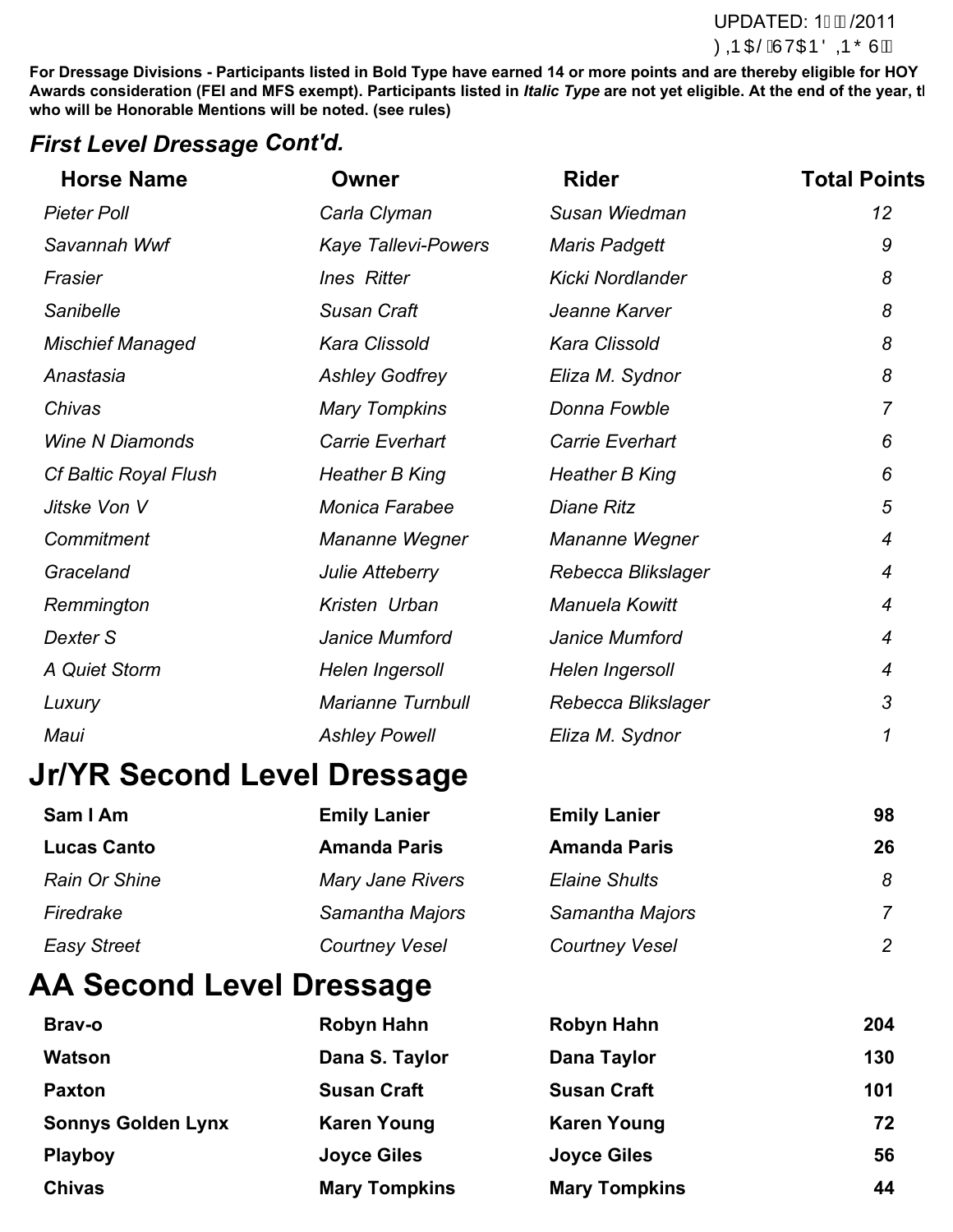#### **For Eventing Lines at least**  $\mathsf{CP}$  **Divisions - Participants must have the applicable level at**  $\mathsf{CP}$  **Divisions -**  $\mathsf{CP}$  **Divisions -**  $\mathsf{CP}$  **Divisions -**  $\mathsf{CP}$  **Divisions -**  $\mathsf{CP}$  **Divisions -**  $\mathsf{CP}$  **Divisions** during the competition of the competition  $\partial \mathbf{Q} \mathbf{p}$  consideration. The end of the  $\partial \mathbf{Q} \mathbf{p}$  consideration. The end of the  $\partial \mathbf{Q} \mathbf{p}$  consideration. The end of the year.

**For Dressage Divisions - Participants listed in Bold Type have earned 14 or more points and are thereby eligible for HOY** Awards consideration (FEI and MFS exempt). Participants listed in *Italic Type* are not yet eligible. At the end of the year, tl **who will be Honorable Mentions will be noted. (see rules)**

## *AA Second Level Dressage Cont'd.*

| <b>Horse Name</b>         | <b>Owner</b>             | <b>Rider</b>            | <b>Total Points</b> |
|---------------------------|--------------------------|-------------------------|---------------------|
| <b>Proud Victory</b>      | <b>Ivy Anderson</b>      | <b>Ivy Anderson</b>     | 44                  |
| <b>Risky Business Rsh</b> | <b>Anne Hjulmand</b>     | <b>Anne Hjulmand</b>    | 44                  |
| <b>Flash Tate</b>         | <b>Sally Vivrette</b>    | <b>Sally Vivrette</b>   | 42                  |
| Willowbend                | <b>Kristine Hamilton</b> | <b>Joanne Woerner</b>   | 30                  |
| <b>Proud Victory</b>      | <b>Ivy Anderson</b>      | <b>Dare Jones</b>       | 25                  |
| <b>Highlander</b>         | <b>Sarah Miller</b>      | <b>Sarah Miller</b>     | 24                  |
| <b>Just Jake</b>          | <b>Emme Johnston</b>     | <b>Emme Johnston</b>    | 21                  |
| Femke                     | <b>Patricia Curran</b>   | <b>Patricia Curran</b>  | 18                  |
| Angelo                    | Jody Hoffman             | Mary Hoffman            | 11                  |
| Tiara                     | Lisa Graf                | Lisa Graf               | 10                  |
| Naroby                    | <b>Robert Sills</b>      | <b>Robert Sills</b>     | 10                  |
| Quid Pro Quo              | <b>Michelle Frazier</b>  | <b>Michelle Frazier</b> | 10                  |
| Jonson                    | Susan Walker             | Susan Walker            | 9                   |
| <b>Festivo Rs</b>         | <b>Emily Copeland</b>    | <b>Emily Copeland</b>   | 8                   |
| <b>Coming Attraction</b>  | Jo McCracken             | Jo McCracken            | 6                   |
| <b>Siam</b>               | <b>Patti Farless</b>     | <b>Patti Farless</b>    | 6                   |
| Romanov                   | Julie Hart               | Julie Hart              | $\overline{2}$      |
| Fleury/Wings              | Darla Topley             | Darla Topley            | 1                   |

# **Second Level Dressage**

| <b>Montana</b>                | <b>Brenda Duet</b>        | <b>Stacey Hastings</b> | 127             |
|-------------------------------|---------------------------|------------------------|-----------------|
| <b>Fwf Princess Starlight</b> | <b>Krista Davila</b>      | <b>Vanessa J Craft</b> | 118             |
| Franziskana                   | <b>Ryan Eskridge</b>      | <b>Ryan Eskridge</b>   | 70              |
| Davignstern                   | <b>Sarah Kale Langham</b> | <b>Sarah Langham</b>   | 56              |
| <b>Curtain Call</b>           | <b>Nancy Love</b>         | <b>Susan Wiedman</b>   | 54              |
| <b>Minerva</b>                | <b>Susan Wiedman</b>      | <b>Donna Fowble</b>    | 26              |
| <b>Minerva</b>                | <b>Susan Wiedman</b>      | <b>Hannah Cail</b>     | 20              |
| Siebe                         | Cindy B. Sydnor           | Cindy Sydnor           | 12 <sup>2</sup> |
| A Quiet Storm                 | Helen Ingersoll           | Helen Ingersoll        | 10              |
| <b>Fizzie Borden</b>          | Barbara Shannahan         | Julia Dearborn         | 6               |
| <b>Subway Prophet</b>         | <b>Cassidy Sitton</b>     | <b>Cassidy Sitton</b>  | 6               |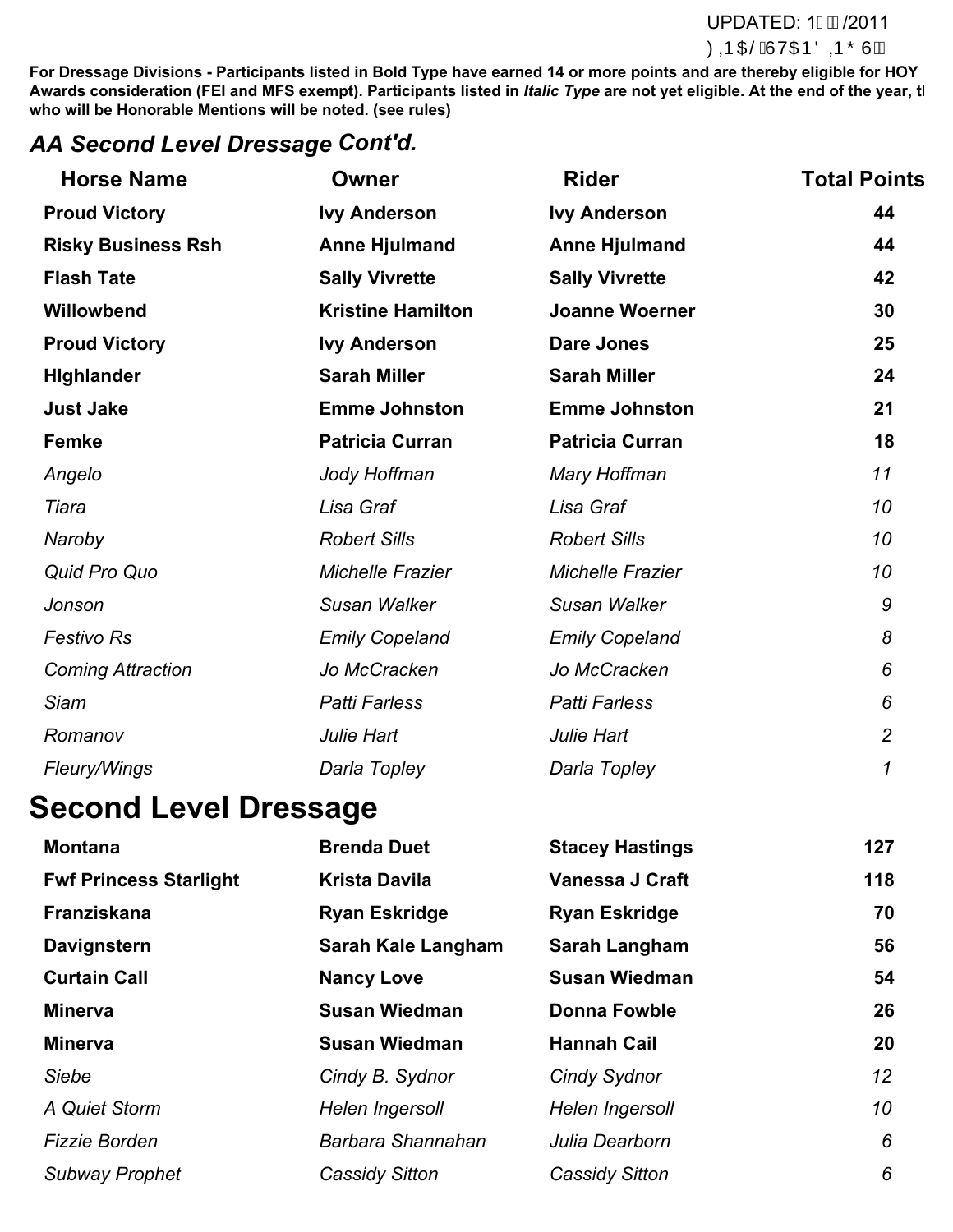**For Dressage Divisions - Participants listed in Bold Type have earned 14 or more points and are thereby eligible for HOY** Awards consideration (FEI and MFS exempt). Participants listed in *Italic Type* are not yet eligible. At the end of the year, tl **who will be Honorable Mentions will be noted. (see rules)**

## *Second Level Dressage Cont'd.*

| <b>Horse Name</b>                 | <b>Owner</b>              | <b>Rider</b>              | <b>Total Points</b> |
|-----------------------------------|---------------------------|---------------------------|---------------------|
| <b>Orkney Hp</b>                  | Lisa Gerdon               | Lisa Gerdon               | $\overline{4}$      |
| <b>Jr/YR Third Level Dressage</b> |                           |                           |                     |
| <b>Without A Doubt</b>            | <b>Bernadine Dembosky</b> | <b>Bernadine Dembosky</b> | 184                 |
| <b>Empire 121</b>                 | <b>Katelyn Whicker</b>    | <b>Katelyn Whicker</b>    | 108                 |
| <b>Lucas Canto</b>                | <b>Amanda Paris</b>       | <b>Amanda Paris</b>       | 82                  |
| <b>AA Third Level Dressage</b>    |                           |                           |                     |
| <b>Magda</b>                      | Liz Bromberg              | <b>Liz Bromberg</b>       | 115                 |
| Gienevia                          | <b>Meredith Wilson</b>    | <b>Meredith Wilson</b>    | 100                 |
| Angelo                            | <b>Jody Hoffman</b>       | <b>Mary Hoffman</b>       | 54                  |
| <b>Risky Business Rsh</b>         | <b>Anne Hjulmand</b>      | <b>Anne Hjulmand</b>      | 48                  |
| <b>Vaultair</b>                   | <b>Ann Turner</b>         | <b>Ann Turner</b>         | 39                  |
| <b>Alexander The Great</b>        | <b>Sarah Miller</b>       | <b>Sarah Miller</b>       | 38                  |
| <b>Festivo Rs</b>                 | <b>Emily Copeland</b>     | <b>Emily Copeland</b>     | 28                  |
| Fleury/Wings                      | Darla Topley              | Darla Topley              | 13                  |
| Somerhall                         | <b>Ashley Wimmer</b>      | <b>Ashley Wimmer</b>      | 12                  |
| Just Jake                         | <b>Emme Johnston</b>      | <b>Emme Johnston</b>      | 12                  |
| Olivia                            | Janet G. Stipp            | Janet G. Stipp            | 9                   |
| Razzmatazz                        | <b>Tina Cook</b>          | <b>Tina Cook</b>          | 8                   |
| <b>Glass Slipper</b>              | Arleene F Bearak          | Arleene Bearak            | $\overline{7}$      |
| Brav-o                            | Robyn Hahn                | Robyn Hahn                | $\overline{4}$      |
| Logan Baekkelund                  | Mary Jean Horney          | Mary Jean Horney          | $\overline{4}$      |
| Enzo                              | Darcie Breazzano          | Darcie Breazzano          | 3                   |
| Jonson                            | Susan Walker              | Susan Walker              | 1                   |

# **Third Level Dressage**

| <b>Sandokan</b>    | <b>Emily Grantham</b>   | <b>Susan Wiedman</b>         | 204 |
|--------------------|-------------------------|------------------------------|-----|
| Franziskana        | <b>Ryan Eskridge</b>    | <b>Ryan Eskridge</b>         | 174 |
| <b>Freewill</b>    | Jami Edwards            | Jami Edwards                 | 172 |
| Li Ming            | <b>Dani Dutton</b>      | <b>Dani Dutton</b>           | 104 |
| <b>Richmond HI</b> | <b>Lucille Broadley</b> | <b>Mary Haskins Gurganus</b> | 72  |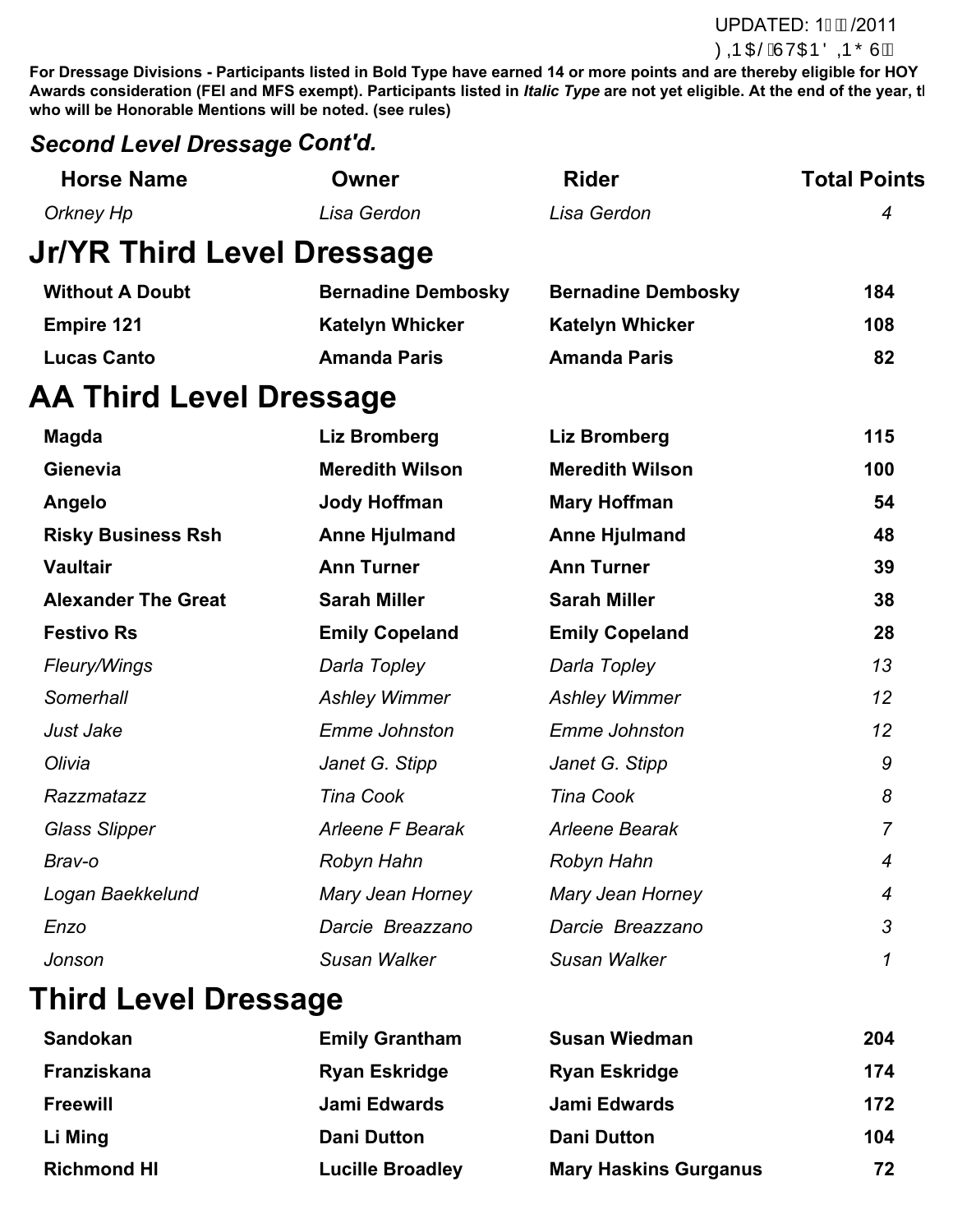#### **For Eventing Must have complete at least one UPDATED: 1/2011 during the competition of the competition of the end of the consideration of the end of the year.**

**For Dressage Divisions - Participants listed in Bold Type have earned 14 or more points and are thereby eligible for HOY** Awards consideration (FEI and MFS exempt). Participants listed in *Italic Type* are not yet eligible. At the end of the year, tl **who will be Honorable Mentions will be noted. (see rules)**

#### *Third Level Dressage Cont'd.*

| <b>Horse Name</b>               | <b>Owner</b>             | <b>Rider</b>             | <b>Total Points</b> |
|---------------------------------|--------------------------|--------------------------|---------------------|
| Zhivago                         | Erin E. Mullen           | <b>Diana Hoberecht</b>   | 48                  |
| Wrendevouz                      | <b>Elaine Hayes</b>      | <b>Elaine Hayes</b>      | 47                  |
| <b>Serendipity</b>              | <b>Jennifer Dipple</b>   | <b>Jennifer Dipple</b>   | 45                  |
| <b>Twinkletoes Tiara</b>        | <b>Karyn Becerra</b>     | <b>Karyn Becerra</b>     | 34                  |
| <b>Houdini</b>                  | <b>Dale Taper</b>        | <b>Rebecca Vick</b>      | 16                  |
| Romanov                         | <b>Julie Hart</b>        | Donna C. Kelly           | 14                  |
| Ronaldo                         | Anne Aloi                | Anne Aloi                | 12                  |
| Minerva                         | Susan Wiedman            | <b>Hannah Cail</b>       | 8                   |
| Lamborghini                     | <b>Elaine Hayes</b>      | <b>Elaine Hayes</b>      | $\mathfrak{Z}$      |
| <b>Rock N Roll</b>              | Elizabeth B. Todd        | <b>Elaine Hayes</b>      | $\overline{2}$      |
| <b>Sweet Rock Solid</b>         |                          | <b>Bailey Cook</b>       |                     |
| Jr/YR Fourth Level Dressage     |                          |                          |                     |
| <b>Empire 121</b>               | <b>Katelyn Whicker</b>   | <b>Katelyn Whicker</b>   | 14                  |
| <b>AA Fourth Level Dressage</b> |                          |                          |                     |
| <b>Remmington Steel</b>         | <b>Valerie Heckrodt</b>  | <b>Valerie Heckrodt</b>  | 114                 |
| <b>Dempsey</b>                  | <b>Serina Tart</b>       | <b>Serina Tart</b>       | 74                  |
| <b>Razzmatazz</b>               | <b>Tina Cook</b>         | <b>Tina Cook</b>         | 66                  |
| <b>Landor Sb</b>                | <b>Donna Christopher</b> | <b>Donna Christopher</b> | 22                  |
| Landgravin                      | <b>Meredith Wilson</b>   | <b>Meredith Wilson</b>   | 20                  |
| Gienevia                        | <b>Meredith Wilson</b>   | <b>Meredith Wilson</b>   | 18                  |
| <b>Diligent</b>                 | Leslie Lytton            | Leslie Lytton            | $\overline{2}$      |
| <b>Murano</b>                   | Kathleen N. Gubar        | Kathleen Gubar           | 1                   |
| <b>Fourth Level Dressage</b>    |                          |                          |                     |
| <b>Vico</b>                     | Laura J. Pendleton       | <b>Laura Pendleton</b>   | 350                 |
| <b>Dosadi</b>                   | <b>Sharon Wiedmann</b>   | <b>Tish Mastrianni</b>   | 155                 |

| Doc Holliday          |  |  |
|-----------------------|--|--|
| <b>Majestic Dream</b> |  |  |

| ገ<br>- |  |  |
|--------|--|--|
|        |  |  |
|        |  |  |

| Doc Holliday          | <b>Anne Aloi</b>        | <b>Anne Aloi</b>        | 92 |
|-----------------------|-------------------------|-------------------------|----|
| <b>Majestic Dream</b> | <b>Mary Von Werne</b>   | <b>Mary Von Werne</b>   | 76 |
| <b>Sandokan</b>       | <b>Emily Grantham</b>   | <b>Susan Wiedman</b>    | 74 |
| Louis Iv              | <b>Andrea H. Ruting</b> | <b>Andrea H. Ruting</b> | 64 |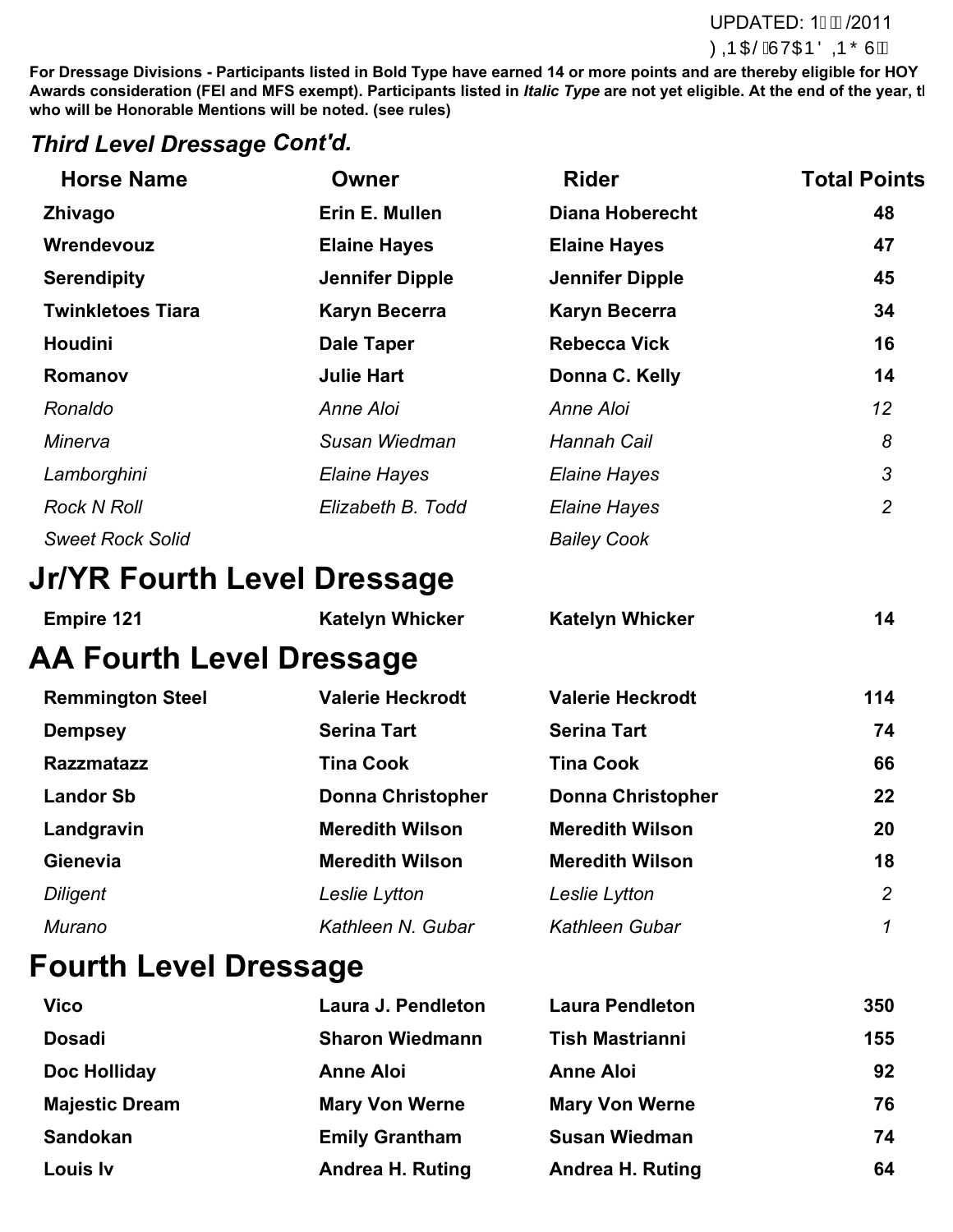#### **For Eventing Must have complete at least one UPDATED: 1/2011 during the competition of the competition of the end of the consideration of the end of the year.**

**For Dressage Divisions - Participants listed in Bold Type have earned 14 or more points and are thereby eligible for HOY** Awards consideration (FEI and MFS exempt). Participants listed in *Italic Type* are not yet eligible. At the end of the year, tl **who will be Honorable Mentions will be noted. (see rules)**

### *Fourth Level Dressage Cont'd.*

| <b>Horse Name</b>        | Owner                                   | <b>Rider</b>                 | <b>Total Points</b> |
|--------------------------|-----------------------------------------|------------------------------|---------------------|
| <b>Richmond HL</b>       | <b>Lucille Broadley</b>                 | <b>Mary Haskins Gurganus</b> | 60                  |
| <b>Vested Interest</b>   | <b>Sarah Atkinson</b>                   | <b>Rebecca Nelles</b>        | 46                  |
| <b>Houdini</b>           | <b>Dale Taper</b>                       | <b>Rebecca Vick</b>          | 30                  |
| <b>Sweet Rock Solid</b>  | <b>Louise Rascoe</b>                    | <b>Bailey Cook</b>           | 29                  |
| <b>Freewill</b>          | <b>Jami Edwards</b>                     | <b>Jami Edwards</b>          | 24                  |
| Li Ming                  | <b>Dani Dutton</b>                      | <b>Dani Dutton</b>           | 16                  |
| <b>Bordelleaux</b>       | <b>Bonnie Gibson</b>                    | <b>Bonnie Gibson</b>         | 6                   |
| Lamborghini              | <b>Elaine Hayes</b>                     | <b>Elaine Hayes</b>          | $\overline{2}$      |
| Jr/YR FEI Level Dressage |                                         |                              |                     |
| Idolace                  | Keni Kerin                              | Keni Kerin                   | 139                 |
| Rocadero                 | Julia Dearborn                          | Lauren Gibson                | 64                  |
| <b>Bariton</b>           | <b>Alison Coyle</b>                     | <b>Alison Coyle</b>          | 44                  |
|                          | <b>AA FEI Prix St. Georges Dressage</b> |                              |                     |
| Titus                    | Rhonda Dretel                           | Rhonda Dretel                | 38                  |

| Titus           | Rhonda Dretel          | Rhonda Dretel          | 38             |
|-----------------|------------------------|------------------------|----------------|
| Aladdin Bakkely | Meredith A Weiner      | Meredith A Weiner      | 25             |
| <b>Diligent</b> | Leslie Lytton          | Leslie Lytton          | 22             |
| Agathon         | <b>Theresa Horne</b>   | Theresa Horne          | 12             |
| Lavantus        | Frances H. Reifler     | Frances H. Reifler     | 12             |
| Landgravin      | <b>Meredith Wilson</b> | <b>Meredith Wilson</b> | $\overline{4}$ |

# **FEI Prix St. Georges Dressage**

| Fharoh        | <b>Kristine Hamilton</b> | <b>Kristine Hamilton</b> | 128            |
|---------------|--------------------------|--------------------------|----------------|
| Louis Iv      | Andrea H. Ruting         | Andrea H. Ruting         | 100            |
| Radetzky      | Robin M. Brueckmann      | Robin Brueckmann         | 60             |
| Dosadi        | Sharon Wiedmann          | Tish Mastrianni          | 24             |
| Windsor       | Cindy B. Sydnor          | Cindy Sydnor             | 22             |
| Rytmik        | Diane L. Tauber          | <b>Rebecca Nelles</b>    | 18             |
| Pip           | Mary Jane Rivers         | Jean Devenny             | 14             |
| Rain Or Shine | Mary Jane Rivers         | Jean Devenny             | 9              |
| Leander       | Mary Tompkins            | Susan Wiedman            | $\overline{7}$ |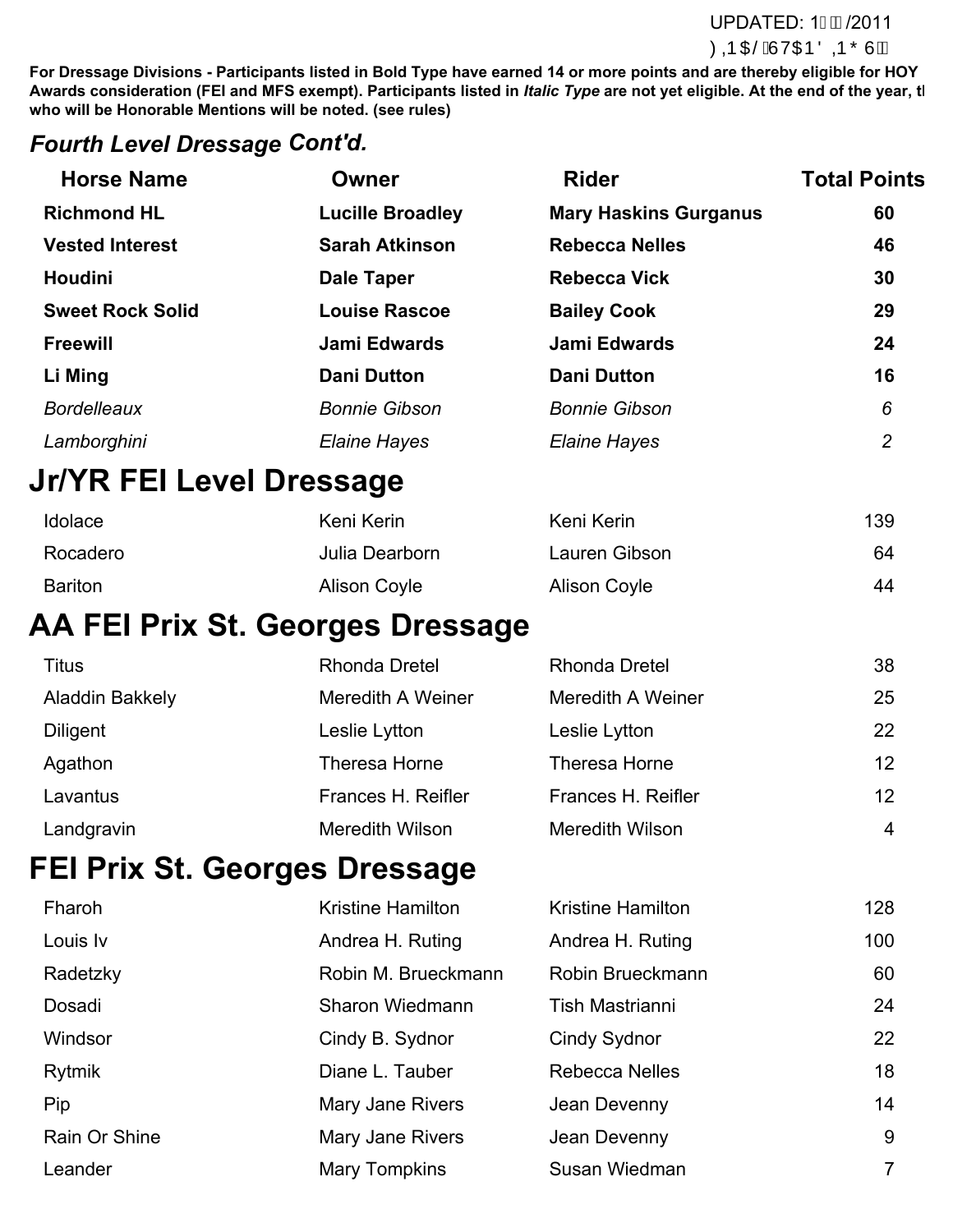#### **For Eventing Divisions at Least one UPDATED: 1/2011** during the competition of the competition of the end of the year. This will be designed at the year. This will be designed at the year. This will be designed at the year. This will be designed at the year. This will be des

**For Dressage Divisions - Participants listed in Bold Type have earned 14 or more points and are thereby eligible for HOY** Awards consideration (FEI and MFS exempt). Participants listed in *Italic Type* are not yet eligible. At the end of the year, the **who will be Honorable Mentions will be noted. (see rules)**

### *FEI Prix St. Georges Dressage Cont'd.*

| <b>Horse Name</b> | Owner             | <b>Rider</b>  | <b>Total Points</b> |
|-------------------|-------------------|---------------|---------------------|
| Landgravin        | Meredith Wilson   | Susan Wiedman | 4                   |
| Aladdin Bakkely   | Meredith A Weiner | Tami Batts    |                     |

# **AA FEI Intermediare I Dressage**

| Titus           | Rhonda Dretel     | Rhonda Dretel     | 80 |
|-----------------|-------------------|-------------------|----|
| Welkin          | Amy Bresky        | Amy Bresky        | 77 |
| Agathon         | Theresa Horne     | Theresa Horne     | 23 |
| Aladdin Bakkely | Meredith A Weiner | Meredith A Weiner | 23 |
| Welfenstein     | Pamela Silverman  | Pamela Silverman  | 21 |

# **FEI Intermediare I Dressage**

| Radetzky                     | Robin M. Brueckmann    | Robin Brueckmann       | 147 |
|------------------------------|------------------------|------------------------|-----|
| <b>Tyberius</b>              | <b>Tazma Toi Trent</b> | <b>Tazma Toi Trent</b> | 49  |
| Godfather                    | Karyn F. Becerra       | Karyn Becerra          | 48  |
| Welle                        | Jeanne Karver          | Jeanne Karver          | 36  |
| Mojo                         | Rebecca Blikslager     | Rebecca Blikslager     | 32  |
| Don Giovanni                 | <b>Katie Sanders</b>   | Donna C. Kelly         | 28  |
| Aladdin Bakkely              | Meredith A Weiner      | <b>Tami Batts</b>      | 8   |
| <b>Attention</b>             | Laurie Ford            | Laurie Hutchinson      | 6   |
| Onno                         | Cindy B. Sydnor        | <b>Cindy Sydnor</b>    | 2   |
| FEI Intermediare II Dressage |                        |                        |     |
| Grundstern                   | <b>Valerie Russell</b> | <b>Valerie Russell</b> | 22  |
|                              |                        |                        |     |

# **FEI Grand Prix Dressage**

| d' Artagnan  | Lynn Leath             | Lynn Leath             | 140 |
|--------------|------------------------|------------------------|-----|
| Mondschatten | Elizabeth Moore        | Elizabeth Moore        | 24  |
| Grundstern   | <b>Valerie Russell</b> | <b>Valerie Russell</b> | 14  |

# **Musical Freestyle Dressage**

| Radetzky                | Robin M. Brueckmann | Robin Brueckmann   | 80  |
|-------------------------|---------------------|--------------------|-----|
| <b>Sweet Rock Solid</b> | Louise Rascoe       | <b>Bailey Cook</b> | 78  |
| Louis Iv                | Andrea H. Ruting    | Andrea H. Ruting   | 70. |